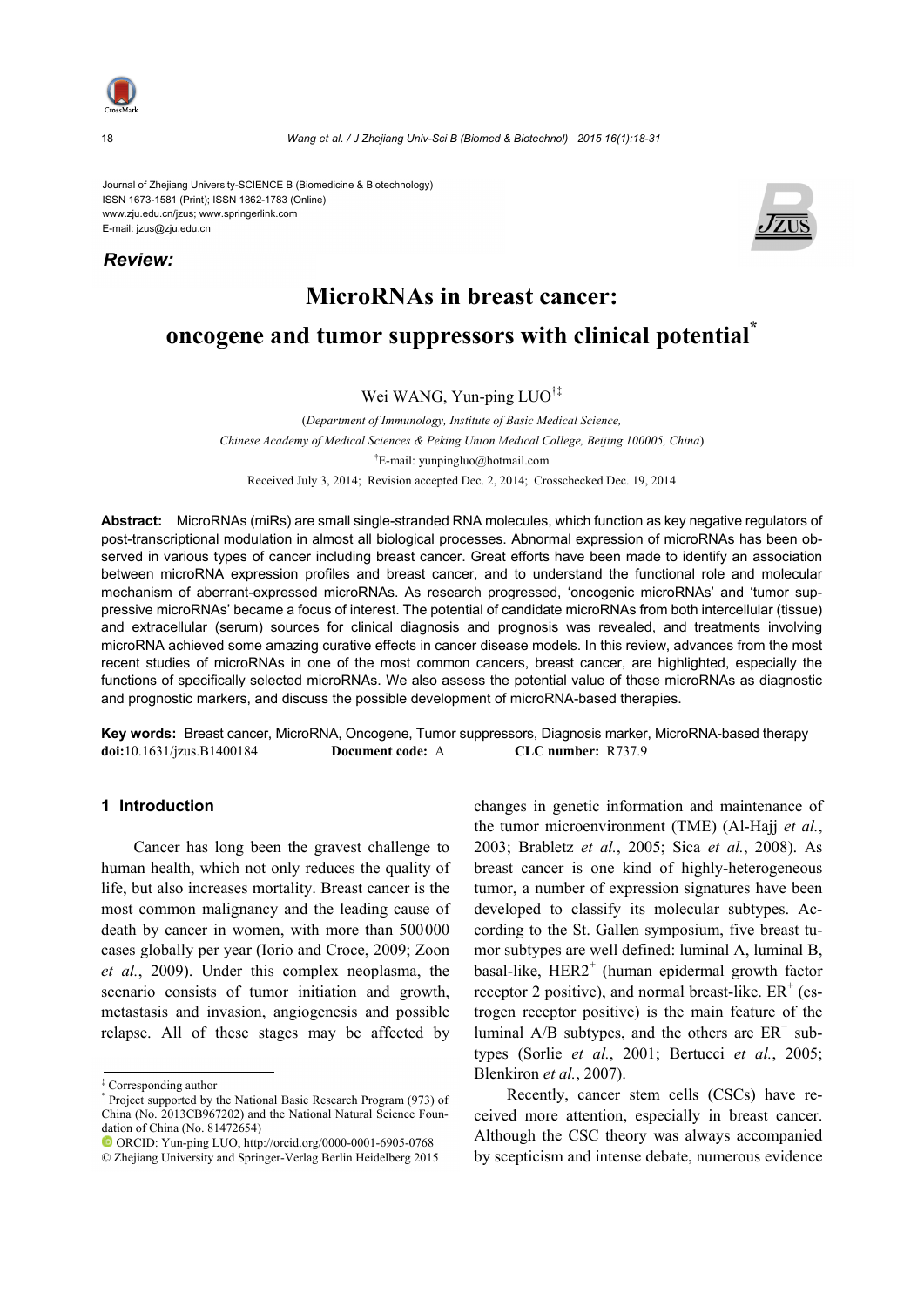has proved the existence in tumors of this minority subpopulation with amazing tumor-initiating powers. In some cases, tumor-initiating cells are also called CSCs to represent their CSC characteristics. The issues about how CSCs come into being, why they have the ability to initiate and drive tumor growth, and how they can be resistant to therapeutics remain confused (Shipitsin and Polyak, 2008; Valent *et al.*, 2012; Kreso and Dick, 2014). The activation of epithelial-to-mesenchymal transition (EMT), which plays a crucial role in cell-type interconversions during the normal development of organogenesis, can induce the acquisition of mesenchymal traits and the expression of stemness markers in cancer cells. Understanding this key process in tumor initiation and metastasis may explain how CSCs form and suggest a possible avenue for their therapeutic manipulation (Karnoub *et al.*, 2007; Mani *et al.*, 2008; Scheel *et al.*, 2011). To improve the ability for diagnosis and treatment and reduce the danger of cancer, many scientists have explored the etiological mechanisms at the cellular or molecular level. Increasing evidence supports the view that a change in epigenetic modifications, microenvironment or specific-gene expression occurs in many types of cancer progression (Calin and Croce, 2006; Iorio and Croce, 2009; Hermeking, 2012). Some of the small aberrant effective molecules, like microRNAs, have the potential to be markers for diagnosis and prognosis, or serve as effective targets for therapeutic interventions (Heneghan *et al.*, 2010; Jansson and Lund, 2012).

MicroRNAs are a group of small molecules that are highly conserved evolutionarily and encoded by about 1% of the genome in most species (Bartel, 2004). Since the discovery of *lin-4* (Lee *et al.*, 1993), the exploration of this kind of single-stranded RNA has been the focus of much attention. With the help of polymerase II, a primary microRNA is transcribed from a coding-gene intron or the intergenic region like other regular mRNA. Following further processing with a series of enzymes or functional proteins, such as Drosha, Exportin 5, and Dicer, the mature microRNA can be spliced from its precursor (Kim, 2005). Although existing as mini bodies of only about 22 nt, microRNAs play an important role in post-transcriptional regulation by binding to their targets in an incomplete base-pairing manner, particularly in mRNA 3' untranslated regions, causing translation suppression or mRNA degradation (Bartel, 2004; O'Hara *et al.*, 2009). Many studies have proved that microRNAs are highly specific in their expression in different tissues and development stages (Lagos-Quintana *et al.*, 2002), and play an essential role in diverse biological events, such as cell proliferation, differentiation, and apoptosis (Croce and Calin, 2005). Recent data have demonstrated that microRNAs located in one cluster can work together in mapping a regulatory network by binding their target to fulfill the same mission, which enhances their function in both physiological and pathological processes (Tanzer and Stadler, 2004).

It is well known that some microRNAs are deregulated in numerous kinds of disease, including breast cancer. Abnormal microRNA expression involved in the cancer process provides a suitable entry point to explore its functional role in cancer progression. With the rapid development of sequencing and molecular biology techniques, amplified or decreased microRNA can easily be detected and functional microRNAs readily identified. Up-regulated 'oncogenic microRNAs' inhibit the expression of potential tumor suppressive genes, while down-regulated 'tumor suppressive microRNAs' cause the augmentation of downstream signal pathways responsible for tumor development. Both can promote the development and progression of cancer. These two kinds of population may participate in pathogenic pathways by targeting the same or different molecules within a complicated regulatory network. Different cancers may share common aberrant microRNAs, although cancerspecific microRNAs are the major population. In this review, we focus on recent evidence about the role of oncogenic and tumor suppressive microRNAs in breast cancer and discuss their applications to clinical approaches, especially their potential to be diagnostic and prognostic markers and therapeutic targets (Iorio *et al.*, 2005; Iorio and Croce, 2009; Andorfer *et al.*, 2011; Melo and Esteller, 2011).

## **2 Oncogenic microRNAs in breast cancer**

## **2.1 miR-21**

miR-21 is one of the most well-known tumorpromoting microRNAs in many species of cancer, whose expression is dramatically up-regulated in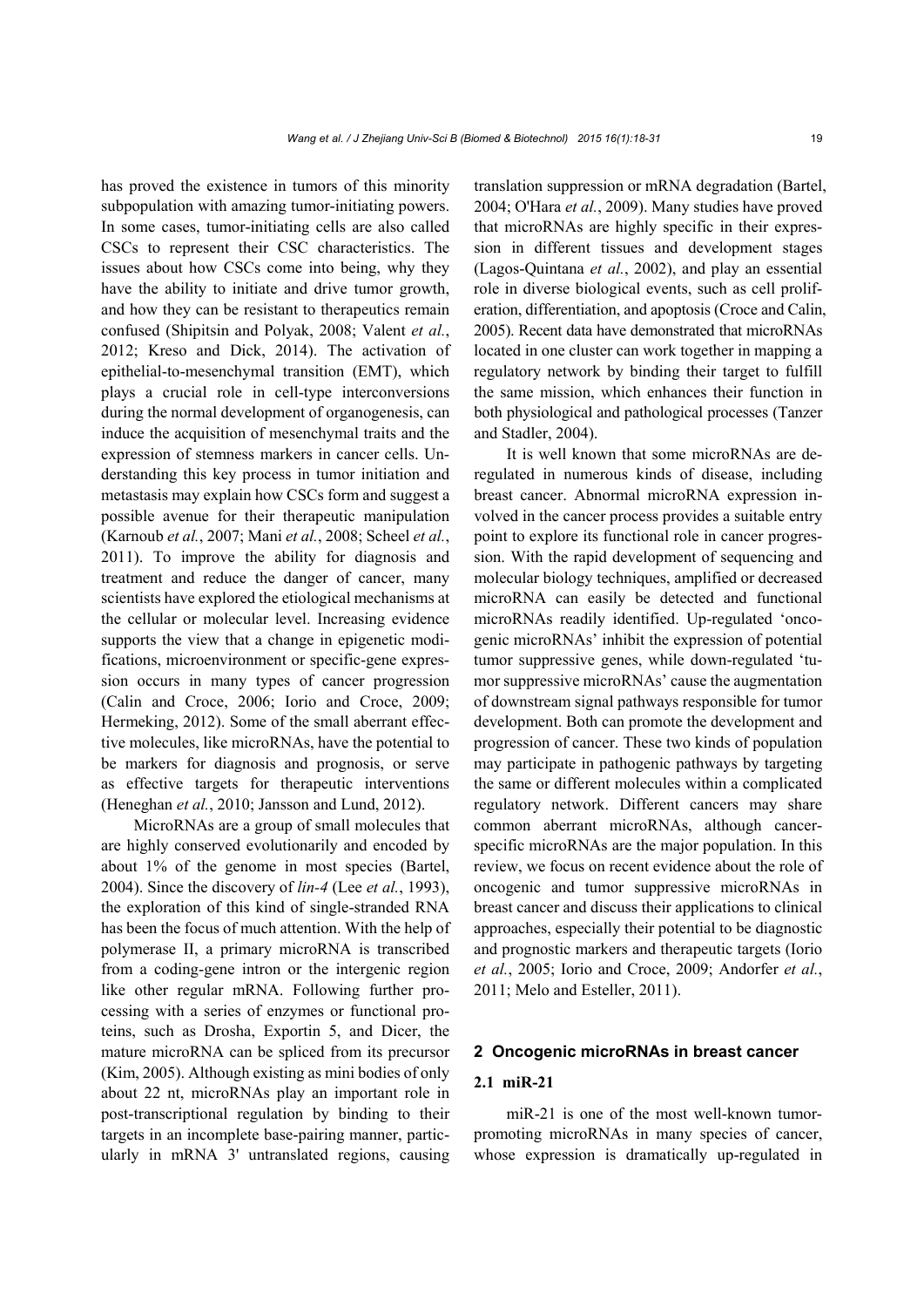breast cancer. Numerous studies have confirmed its association with advanced clinical stages of cancer, tumor metastasis, and poor prognosis. Several genes associated with tumor growth and metastasis, such as tumor suppressor tropomyosin 1 (*TPM1*), programmed cell death 4 (*PDCD4*), TIMP metallopeptidase inhibitor 3 (*TIMP3*), and phosphatase and tensin homolog (*PTEN*), have been proved to be targeted by miR-21 (Meng *et al.*, 2007; Zhu *et al.*, 2007; Frankel *et al.*, 2008; Qi *et al.*, 2013). The overexpression of miR-21 in tumor cells could alleviate their function in 'suppressing' cell apoptosis and death. By regulating target genes and modulating the following downstream pathway, miR-21 aberrant expression results in tumor metastasis and invasion. Knocking down its expression could attenuate its contribution in the cancer process. Recent studies also found high levels of miR-21 in breast cancer patient serum (Wang *et al.*, 2010; Asaga *et al.*, 2011). Its increased expression can also be detected in a variety of other malignancies including glioblastoma, ovarian cancer, lung cancer, and colorectal cancer (Chan *et al.*, 2005; Yanaihara *et al.*, 2006; Iorio *et al.*, 2007; Schee *et al.*, 2012; Wang and Zhang, 2012), indicating that miR-21 may have diagnostic and prognostic values.

### **2.2 miR-155**

miR-155 is frequently up-regulated in breast tumor tissue. Its ectopic expression influences tumor cell survival and chemosensitivity through downregulating forkhead box O3 (*FOXO3a*), whereas knocking down the expression of miR-155 can enhance cell chemosensitivity and mediate apoptosis (Kong *et al.*, 2010). Other work supports the suggestion that miR-155 plays its oncogenic role by targeting suppressor of cytokine signaling 1 (*SOCS1*). Inflammation stimuli can up-regulate miR-155 in breast cancer cells, leading to the activation of *STAT3* (signal transducer and activator of transcription 3). This indicates a possible functional link between inflammation and cancer mediated by miR-155 (Jiang *et al.*, 2010). In addition, *caspase-3*, a potent suppressor of apoptosis, has been reported to be a target of miR-155 (Ovcharenko *et al.*, 2007).

## **2.3 miR-182**

EMT is the initial event of breast tumor-initial cell (BT-IC)-associated metastasis. β-Catenin, a key regulator in EMT, can bind to the promoter of miR-182 and positively regulate miR-182 expression in breast cancer cells. miR-182 is also overexpressed in human breast tumor tissues. By repressing its target gene reversion-inducing-cysteine-rich protein with kazal motifs (*RECK*), ectopic expression of miR-182 induces matrix metallopeptidase 9 (*MMP-9*) activity, cell invasion, and colony formation, and further increases tumorigenicity and invasiveness (Chiang *et al.*, 2013). Other data also demonstrate that both *MIM* (missing in metastasis, which activates the Ras homolog family member A) and *FOXO1* (forkhead box protein O1, a putative tumor suppressor transcription factor) are the targets of miR-182 and are involved in its promotion of breast cancer metastasis (Guttilla and White, 2009; Lei *et al.*, 2014).

#### **2.4 miR-10b**

In metastatic breast cancer, miR-10 has been confirmed as a 'metastasis miR', a crucial downstream effector of twist-related protein 1 (TWIST1) (Ma *et al.*, 2007). By numbing the homeobox D10 (*HOXD10*) tumor suppressor signaling pathway and regulating T lymphoma invasion and metastasis 1 (*Tiam1*)-mediated Rac activation, miR-10b makes a significant contribution to the invasion and migration of breast cancer cells (Moriarty *et al.*, 2010; Haque *et al.*, 2011). The expression level of miR-10b is positively correlated with pathological grading, clinical staging, and lymph node metastasis. A novel E-cadherin-related mechanism has recently been shown to be involved in miR-10b modulation of breast cancer metastasis (Liu *et al.*, 2012).

### **2.5 miR-27a**

miR-27a, which is overexpressed in breast cancer cells, promotes cell viability by promoting cell cycle traverse and inhibiting cell death by targeting *FOXO1* (Guttilla and White, 2009). Tang *et al.* (2014) revealed that increased miR-27a expression is associated with reduced expression of *ZBTB10* (zinc finger and BTB domain containing 10), which has been validated as a target of miR-27a. This results in the promotion of angiogenesis by mediating breast CSC properties. Moreover, the zinc finger protein *ZBTB10* gene, as a putative specificity protein (*Sp*) repressor, which contributes to cancer angiogenic ability, helps miR-27b fulfill its oncogenic function (Mertens-Talcott *et al.*, 2007).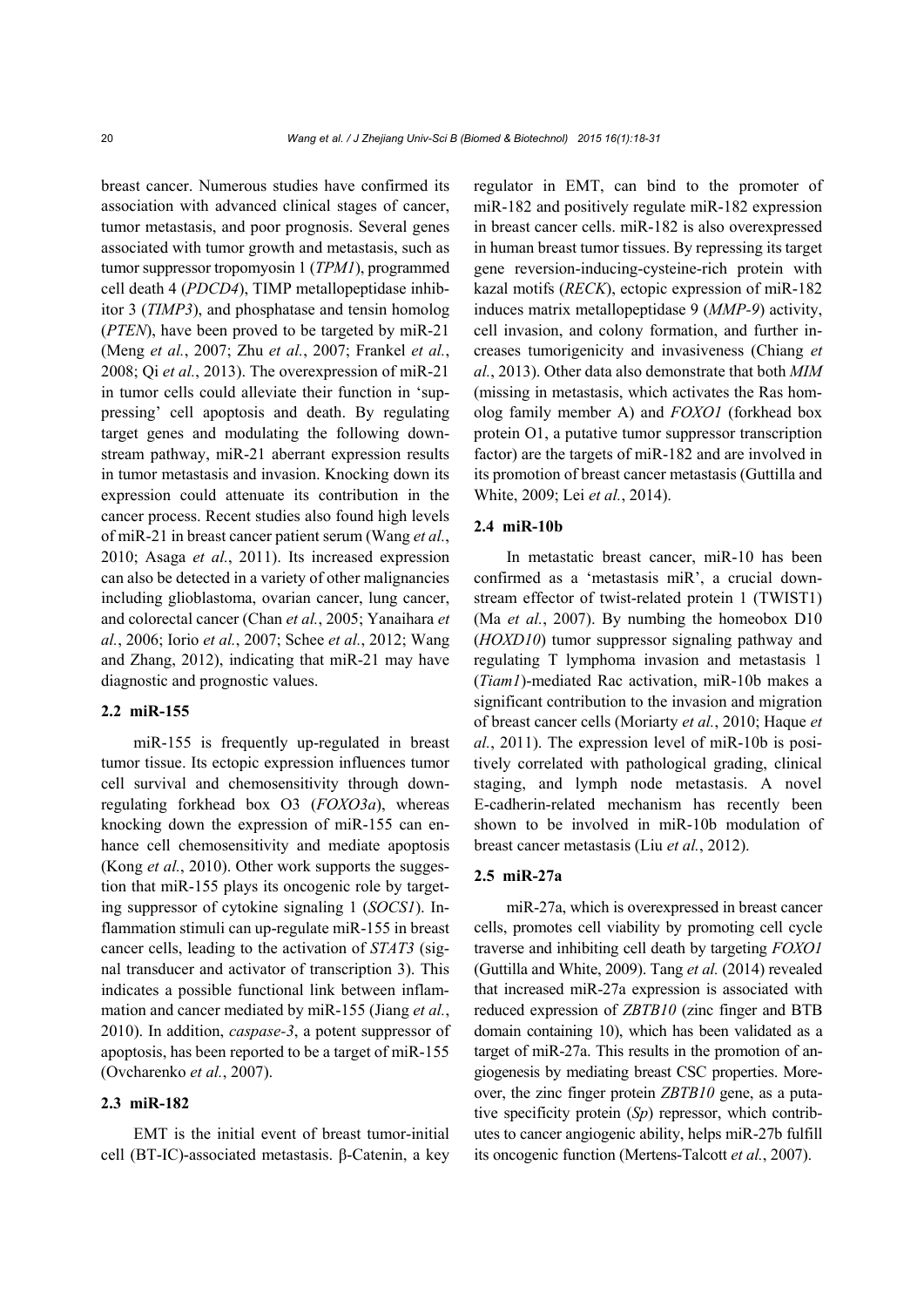#### **2.6 miR-9**

Tumor cell motility and invasiveness is an important reference point of tumor metastasis. miR-9, which is expressed more highly in breast tumor tissue than in normal tissue, promotes the oncogenic process by negatively regulating E-cadherin. Also, miR-9 indirectly induces the expression of vascular endothelial growth factor (VEGF) and contributes to angiogenesis at the same time, promoting cancer development. Thus, miR-9 is an example of a signal microRNA that may regulate one process with different targets (Ma *et al.*, 2010a).

## **3 Tumor suppressive microRNAs in breast cancer**

#### **3.1 let-7 family**

The let-7 families are the most ancient and conserved microRNAs. They were discovered in *Caenorhabditis elegans* (Johnson *et al.*, 2003). They function as well-recognized tumor suppressive microRNAs in a heterochronic pathway that is necessary for cancers, including breast cancer, to undergo correct initiation, differentiation, and metastasis at the appropriate time (Nimmo and Slack, 2009). In the initial stage of a breast tumor, let-7a is involved in BT-IC stem cell-like activities by silencing its target genes *H-Ras* (transforming protein p21) and *HMGA2* (high-mobility group AT-hook 2). Overexpression of let*-*7 effectively delays the development of breast cancer (Yu *et al.*, 2007). Sun *et al.* (2012) claimed that down-regulation of let-7b/c in breast CSCs caused let-7b/c to lose its ability to restrain Ras mRNA, resulting in the activation of p-Ras and p-ErK. This revealed an important role of let-7 in maintaining breast cancer cell stemness. let-7b is often down-regulated in lymph node metastases of breast cancer cells. By silencing four target genes related to the actin cytoskeleton pathway, *PAK1* (serine/threonine-protein kinase 1), *DIAPH2* (also known as protein diaphanous homolog 2), *RDX* (radixin), and *ITGB8* (integrin β-8), breast migration and invasion are greatly inhibited (Hu *et al.*, 2013).

## **3.2 miR-145**

miR-145 exerts its tumor suppressive function by silencing different target genes in stage-specific events. Insulin receptor substrate-1 (*IRS-1*), which is necessary for BT-IC differentiation, has been shown to be a direct target of miR-145 (Rubin *et al.*, 2007).  $ER-\alpha$  is reported to be negatively regulated by miR-145 at two complementary sites, thereby mediating breast cancer cell growth (Spizzo *et al.*, 2010). Rhotekin (RTKN) protein expression can be significantly reduced by miR-145, resulting in inhibition of cell growth and induced apoptosis (Wang *et al.*, 2009). miR-145 also can directly target mucin 1 (*MUC1*), a metastasis gene, leading to a reduction of β-catenin and cadherin 11 and giving rise to suppressed cell invasion and lung metastasis (Sachdeva and Mo, 2010). Additionally, miR-145 was proved to inhibit breast cancer cell EMT by blocking the expression of octamerbinding transcription factor 4 (*Oct4*) (Hu *et al.*, 2012).

### **3.3 miR-200 family**

miR-200 families have a moderating effect on controlling the transition between CSC-like and nonstem-cell-like phenotypes. Under stem-like phenotypes, through epigenetic modifications, the miR-200b-200a-429 cluster was silenced, followed by the repressed expression of the miR-200c-141 cluster (Lim *et al.*, 2013). miR-200 families also exert their effects in distinct metastatic stages in a moesin-dependent manner. miR-200b can regulate tumor cell plasticity and metastasis as a tumor suppressor (Li X. *et al.*, 2013). However, Dykxhoorn *et al*. (2009) found that while miR-200b/c promotes mesenchymal-to-epithelial cell transition (MET) by inhibiting *ZEB2* (zinc finger E-box-binding homeobox 2) expression, it also promotes macroscopic metastases in breast cancer cell lines. Therefore, the whole story of the miR-200 family needs further investigation.

### **3.4 miR-205**

miR-205, which is significantly down-regulated in human breast tumor tissue, negatively regulates EMT by targeting *ZEB1* and *ZEB2*. It is also expressed at low levels in mesenchymal breast cancer cell lines and triple negative breast cancers (Gregory *et al.*, 2008; Radojicic *et al.*, 2011). HER2 is a hallmark of aggressive breast tumors, and is driven largely through phosphorylation of HER3. By targeting *HER3*, miR-205 could interfere with the HER receptor familymediated proliferative pathway (Iorio *et al.*, 2009). In *in vitro* experiments, ectopic expression of miR-205 in breast cancer cells suppressed cell proliferation,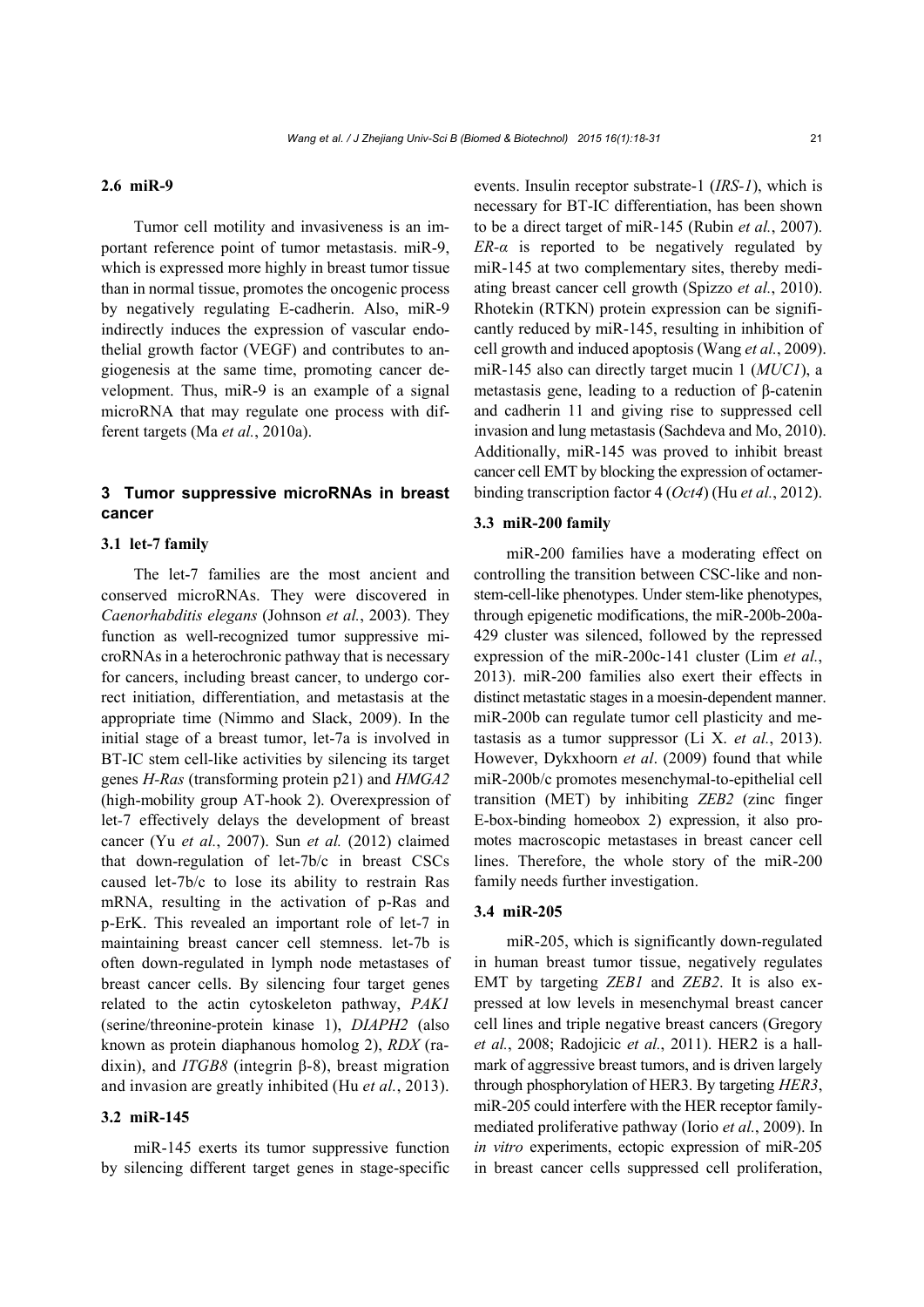growth, and invasion by directly targeting *HER3* and *VEGF-A* (Wu *et al.*, 2009; Wang *et al.*, 2013). Most recently, Chao *et al*. (2014) indicated that miR-205 secreted from the tumor stroma can help promote a cancer-associated stem cell phenotype, suggesting that targeting-miR-205 may have a potential therapeutic value.

## **3.5 miR-335**

Deletion or epigenetic silencing of miR-335 is a common event in breast cancer metastasis (Png *et al.*, 2011). Tavazoie *et al*. (2008) reported that miR-335 can repress breast cancer migration and invasion through targeting SRY-related HMG-box 4 (*SOX4*) and *tenascin C*. By simultaneously regulating the known breast cancer 1 (*BRCA1*) activators, *ER-α*, *IGF1* and *Sp1*, and the repressor *ID4*, miR-335 exerts its tumor-suppressive function by decreasing cell viability and inducing apoptosis (Heyn *et al.*, 2011).

## **3.6 miR-19a**

The TME exerts a dominant role in the cancer process. Tumor associated-macrophages (TAMs) are the major components of the TME comprising about 40%. The transition of TAMs from a pro-immune (M1-like) phenotype to an immune-suppressive (M2-like) phenotype is one of the hallmarks of malignancy (Mukhtar *et al.*, 2011). Down-regulated miR-19a in TAMs, induced by the TME, is able to maintain the phenotype of TAMs by targeting Fos-related antigen 1 (*Fra-1*) and other genes in its downstream signaling pathway. The reintroduction of miR-19a to this kind of macrophage can promote transformation of M1 to M2, resulting in the enhancement of migration and invasion of breast cancer cells (Yang *et al.*, 2014).

### **4 Other breast cancer-associated microRNAs**

There is an increasing body of data identifying the involvement of microRNAs in the development and progression of breast cancer. The most recent investigations of breast cancer-associated microRNAs with identified targets, including those mentioned above, are listed in Tables 1 and 2.

| MicroRNA (family)      | Identified target                     | Associated event                                | Reference                                                                                        |
|------------------------|---------------------------------------|-------------------------------------------------|--------------------------------------------------------------------------------------------------|
| $miR-21$               | TPM1, PDCD4, TIMP3,<br><b>PTEN</b>    | Cancer metastasis                               | Meng et al., 2007; Zhu et al., 2007;<br>Frankel <i>et al.</i> , 2008; Li J. <i>et al.</i> , 2013 |
| $miR-155$              | FOXO3a, SOCSI,<br>caspase-3, TP53INP1 | Cell proliferation and apoptosis                | Ovcharenko et al., 2007; Jiang et al.,<br>2010; Kong et al., 2010; Zhang et al.,<br>2013         |
| $miR-182$              | RECK, MIM, FOXO1                      | Cell invasion.<br>colony formation              | Guttilla and White, 2009; Chiang et al.,<br>2013; Lei et al., 2014                               |
| $miR-10b$              | HOXD10, Tiam1                         | Cell invasion, migration                        | Moriarty et al., 2010; Haque et al., 2011                                                        |
| $miR-27a$              | HOXO1, ZBTB10                         | Cell viability, angiogenesis                    | Mertens-Talcott et al., 2007; Guttilla and<br>White, 2009; Tang et al., 2014                     |
| $miR-9$                | E-cadherin                            | Cell motility and<br>invasiveness, angiogenesis | Ma et al., 2010a                                                                                 |
| $miR-22$               | TET family                            | EMT                                             | Song et al., 2013                                                                                |
| $m$ i $R-181a$         | <b>Bim</b>                            | EMT, cancer metastasis                          | Taylor et al., 2013                                                                              |
| miR-373, miR-520c CD44 |                                       | Cell migration and invasion                     | Huang et al., 2008                                                                               |
| $miR-375$              | <i>RASD1</i>                          | Cell proliferation                              | de Souza Rocha Simonini et al., 2010                                                             |
| miR-221/222            | TRPS1, ADIPOR1,<br>p27Kip1            | Cancer metastasis, tumor<br>growth, EMT         | Stinson et al., 2011; Hwang et al., 2013;<br>Nassirpour et al., 2013                             |
| $miR-632$              | <i>DNAJB6</i>                         | Cancer metastasis                               | Mitra et al., 2012                                                                               |
| miR-7, $miR-218$       | HoxB3                                 | Cell cycle, colony formation                    | Li et al., 2012                                                                                  |
| $miR-374a$             | WIF1, PTEN, WNT5A                     | Cancer metastasis                               | Cai et al., 2013                                                                                 |

**Table 1 Oncogenic microRNAs associated with breast cancer**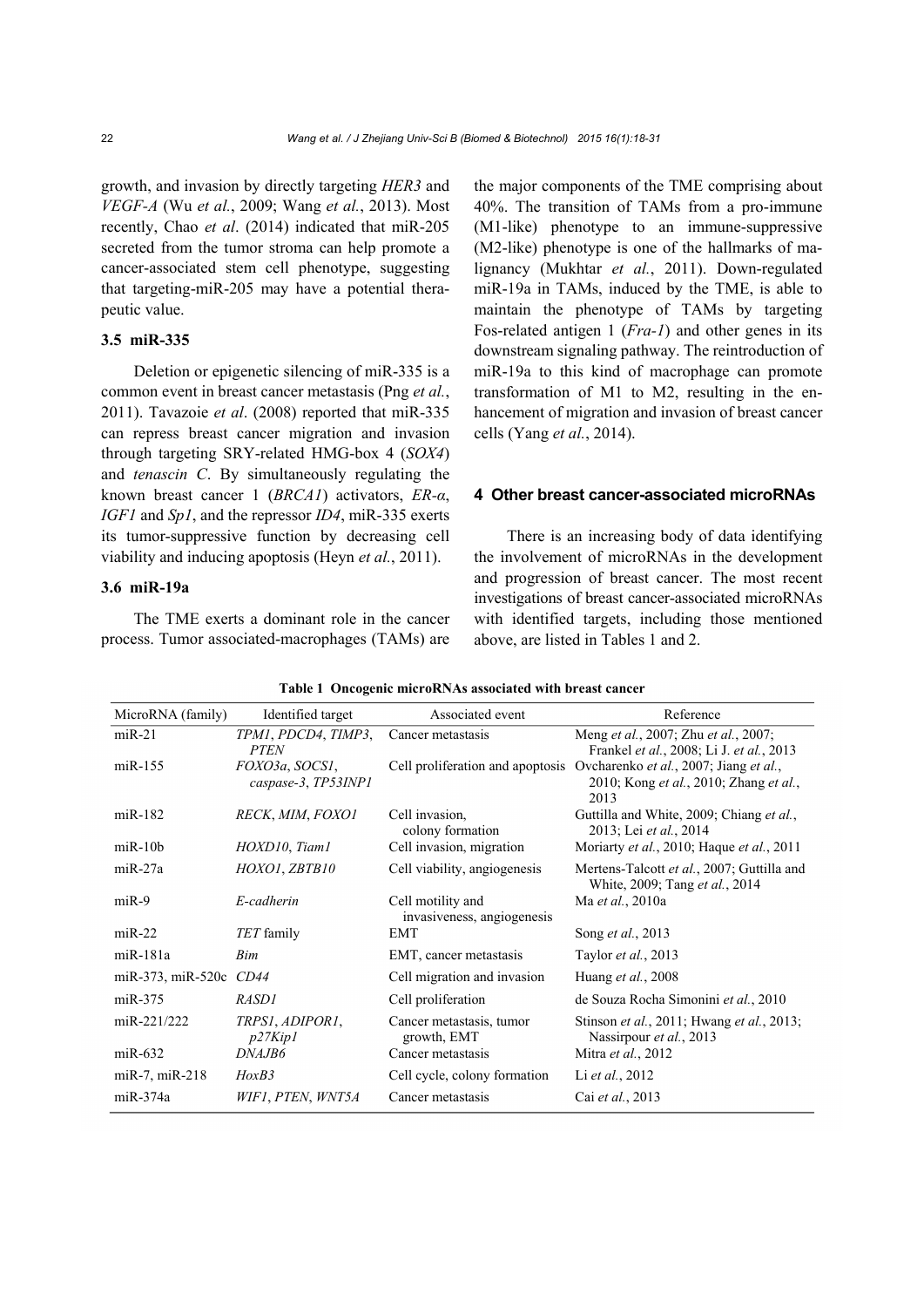| MicroRNA<br>(family)         | Identified target                                                            | Associated event                                                                                    | Reference                                                                                                                          |
|------------------------------|------------------------------------------------------------------------------|-----------------------------------------------------------------------------------------------------|------------------------------------------------------------------------------------------------------------------------------------|
| let-7 family                 | H-Ras, HMGA2, PAK1,<br>DIAPH2, RDX, ITGB8                                    | Tumor initiation, cell differentiation<br>and metastasis, cell stemness<br>maintenance              | Yu et al., 2007; Nimmo and Slack,<br>2009; Sun et al., 2012; Hu et al.,<br>2013                                                    |
| miR-145                      | IRS-1, $ER-\alpha$ , RTKN, MUC1,<br>OCT4, N-Ras, VEGF-A                      | Tumor growth, cell differentiation,<br>invasion and metastasis,<br>angiogenesis                     | Rubin et al., 2007; Wang et al., 2009;<br>Sachdeva and Mo, 2010; Spizzo et<br>al., 2010; Hu et al., 2012; Zou et<br>al., 2012      |
| miR-200 family               | ZEB1, ZEB2, HER3, Sec23a,<br><i>SIRTI</i>                                    | EMT, tumor growth and metastasis                                                                    | Dykxhoorn et al., 2009; Ahmad et al.,<br>2011; Eades et al., 2011; Korpal et<br>al., 2011; Li X. et al., 2013; Lim et<br>al., 2013 |
| $miR-205$                    | ZEB1, ZEB2, HER3,<br>VEGF-A                                                  | EMT, cell proliferation and invasion, Gregory et al., 2008; Iorio et al.,<br>CSC stemness promotion | 2009; Wu et al., 2009; Wang et al.,<br>2013; Chao et al., 2014                                                                     |
| $miR-335$<br>miR-126         | SOX4, tenascin C, $ER-\alpha$ ,<br>IGF1, RSP1, ID4<br>IGFBP2, MERTK, PITPNC1 | Tumor migration and invasion, cell<br>viability and apoptosis<br>Metastatic angiogenesis            | Tavazoie et al., 2008; Heyn et al.,<br>2011; Png et al., 2011<br>Png et al., 2012                                                  |
|                              |                                                                              |                                                                                                     |                                                                                                                                    |
| miR-30 family                | Ubc9, TWF1, Vimentin,<br><b>KRAS, MTDH</b>                                   | CSC self-renewal, cell apoptosis,<br><b>EMT</b>                                                     | Yu et al., 2010; Cheng et al., 2012;<br>Tanic et al., 2012; Bockhorn et al.,<br>2013                                               |
| $miR-146a/b$                 | IL-1-RSK, NFRSF-6                                                            | Cancer metastasis                                                                                   | Bhaumik et al., 2008                                                                                                               |
| miR17-20 cluster $Cyclin DI$ |                                                                              | Cell proliferation                                                                                  | Yu et al., 2008                                                                                                                    |
| $miR-26b$                    | <b>SLC7A11</b>                                                               | Cell apoptosis                                                                                      | Liu et al., 2011                                                                                                                   |
| $miR-290$                    | Arid4b                                                                       | Cell apoptosis                                                                                      | Bhaumik et al., 2008                                                                                                               |
| $miR-27b$                    | CYPIBI                                                                       | Tumor growth                                                                                        | Tsuchiya et al., 2006                                                                                                              |
| $miR-31$                     | Integrin-a5, radixin, RhoA,<br>WAVE3, PRKCE                                  | Cancer metastasis, cell apoptosis                                                                   | Sossey-Alaoui et al., 2011; Valastyan<br>et al., 2011; Korner et al., 2013                                                         |
| $miR-125a/b$                 | HER2, HER3                                                                   | Cell invasion                                                                                       | Wang et al., 2013                                                                                                                  |
| $miR-203$                    | SNA12                                                                        | EMT, cell invasion                                                                                  | Ding et al., 2013                                                                                                                  |
| $miR-224$                    | CDC42, CXCR4                                                                 | Cancer metastasis                                                                                   | Zhu et al., 2010                                                                                                                   |
| $miR-20b$                    | HIF-1, STAT3                                                                 | Angiogenesis                                                                                        | Cascio et al., 2010                                                                                                                |
| $miR-206$                    | Cyclin D2                                                                    | Cell proliferation                                                                                  | Zhou et al., 2013                                                                                                                  |
| miR-342                      | HER <sub>2</sub>                                                             | Cell apoptosis                                                                                      | Cittelly et al., 2010                                                                                                              |
| miR-519c                     | $HIF-Ia$                                                                     | Angiogenesis                                                                                        | Cha et al., 2010                                                                                                                   |
| $m$ i $R-16$                 | Cvelin E                                                                     | Tumor growth                                                                                        | Rivas <i>et al.</i> , 2012                                                                                                         |
| miR-290                      | Arid4b                                                                       | Tumor growth, cell apoptosis                                                                        | Goldberger et al., 2013                                                                                                            |
| miR-497                      | Cyclin E1                                                                    | Cell proliferation and invasion                                                                     | Luo et al., 2013                                                                                                                   |
| miR-133a                     | <b>EGFR</b>                                                                  | Cell cycle and proliferation                                                                        | Cui et al., 2013                                                                                                                   |
| $miR-26a$                    | $MCL-1$                                                                      | Cell proliferation and apoptosis                                                                    | Gao et al., 2013                                                                                                                   |
| miR-720                      | <b>TWIST1</b>                                                                | Cell invasion and migration                                                                         | Li et al., 2014                                                                                                                    |
| miR-7                        | KLF4                                                                         | Cancer metastasis                                                                                   | Okuda et al., 2013                                                                                                                 |
| miR-98                       | MMP1, ALK4                                                                   | Angiogenesis                                                                                        | Zou et al., 2012                                                                                                                   |
| miR-542-3p                   | Angiopoietin-2                                                               | Angiogenesis                                                                                        | He et al., 2014                                                                                                                    |
| miR-148a/152                 | IGF-IR, IRS1                                                                 | Angiogenesis                                                                                        | Xu et al., 2013                                                                                                                    |

**Table 2 Tumor suppressive microRNAs associated with breast cancer**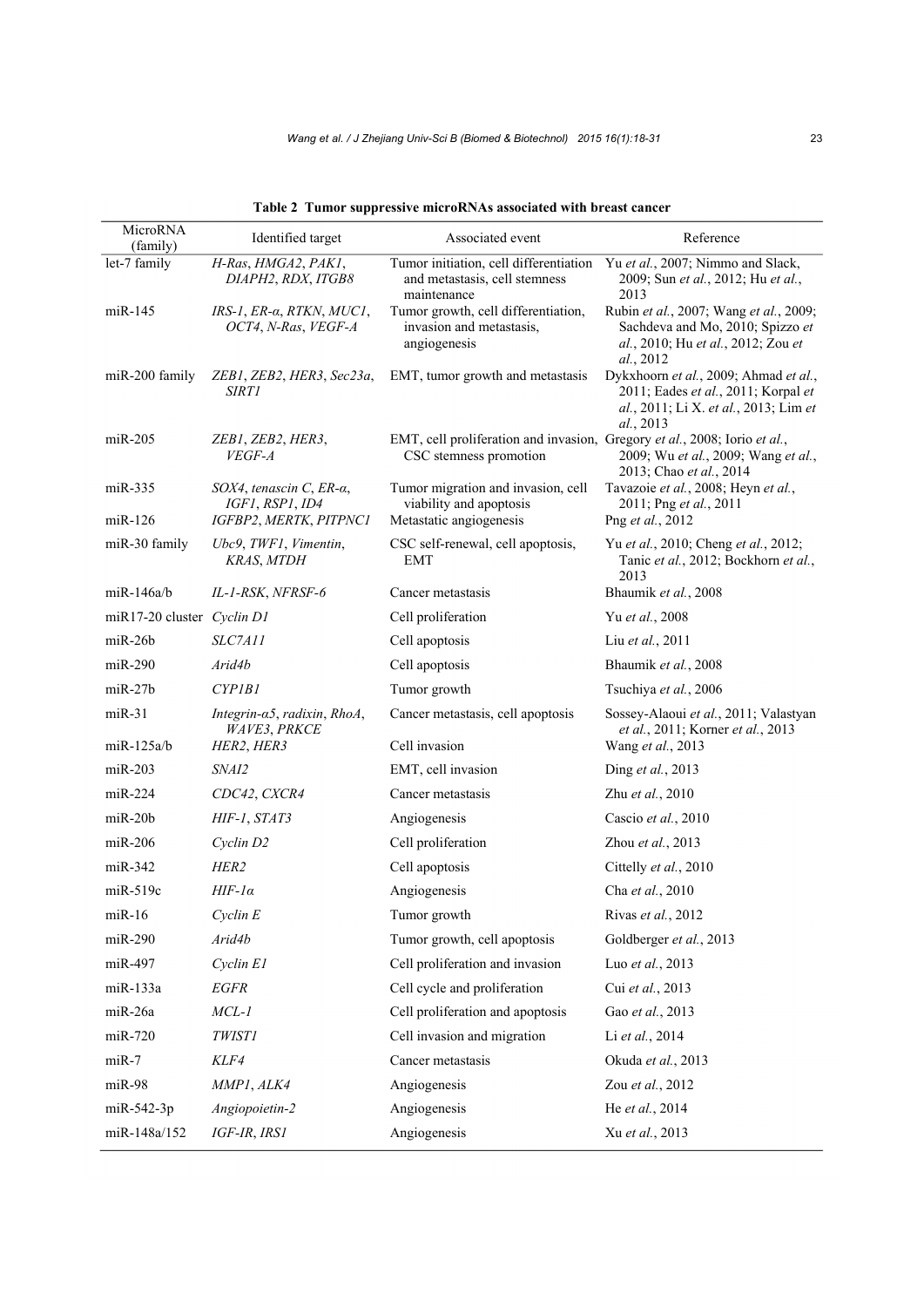## **5 MicroRNAs as possible markers for diagnosis and prognosis in breast cancer**

With the rapid development of gene microarrays and experimental technologies, an increasing and encouraging number of studies are demonstrating the contribution of microRNAs to the pathogenesis and progression of breast cancer. Indeed, abnormal microRNA expression patterns are closely related to specific tumor stages, lymph node metastasis, poor survival, disease outcomes and responses to specific therapies in many types of cancer. Apart from those with traditional intercellular functions, diverse forms of microRNA have been found in the past decade: serum, saliva, urine, and milk all contain microRNAs, which are packaged by microvesicles or exosomes, or exist as compounds with protective modifications (Gilad *et al.*, 2008; Mitchell *et al.*, 2008; Park *et al.*, 2009; Chen *et al.*, 2010; Hanke *et al.*, 2010).

Considering that the profiling of microRNAs correlates with biological processes more precisely than gene expression profiling, profiling of microRNAs has been used to diagnose breast cancer at an early stage and determine the prognosis of therapy in breast cancer patients. Blenkiron *et al*. (2007) first analyzed miRNA expression and genomic changes in human breast cancer. They used the distinct miRNA signatures of different molecular breast tumor subtypes (Luminal A, Luminal B, basal-like,  $HER2^+$ , and normal-like) for characterization in prognosis. Soon after, Farazi *et al.* (2011) accomplished deep sequencing of microRNA in breast tumors and showed that the microRNA 17-92 cluster has a high level in triple-negative breast carcinomas, distinct from other tumor subtypes. Integrated mRNA and microRNA expression profiling in breast cancer brings us more information about microRNAs associated with prognosis. High levels of miR-767-3p, miR-128a, and miR-769-3p are associated with a poor prognosis, the same as miR-27b, miR-144, and/or miR-210 in ER-negative cases (Buffa *et al.*, 2011). let-7 family members are down-modulated in metastasis lymph node or breast cancer samples with a high proliferation index, suggesting that a deficiency of let-7 family microRNAs is associated with a poor prognosis (Iorio *et al.*, 2005). Also, the miR-106b-25 cluster is available to predict relapse more quickly (Smith *et al.*, 2012). miR-181a (Taylor *et al.*, 2013) and the

miR-221/miR-222 cluster (Chen *et al.*, 2013) are valuable diagnostic and prognostic candidates because of their positive correlation with tumor development. Above all, this indicates that microRNAs have the potential to be diagnostic and prognostic markers. Moreover, several microRNAs have been identified that are specifically deregulated in the blood plasma of breast cancer patients compared to healthy subjects (Cookson *et al.*, 2012; Cuk *et al.*, 2013). The expression of miR-451, miR-21, and miR-16 in the serum of breast cancer patients was amplified compared to that of healthy individuals (Nguyen *et al.*, 2014). MicroRNA aberrant expression has also been quantified in breast cancer patient serum. miR-21, miR-106a, and miR-155 were significantly overexpressed, whereas the expression of miR-126, miR-199a, and miR-335 in tumor specimens was opposite to that of normal specimens (Wang *et al.*, 2010). Interestingly, the above elevated microRNA levels were drastically lowered in postoperative compared with preoperative cases. All of these findings support the suggestion that these circulating microRNAs in serum can serve as diagnostic markers for breast cancer (Wang *et al.*, 2010; Cuk *et al.*, 2013; Ng *et al.*, 2013).

## **6 Analysis of the prospects and challenges for microRNA-targeted therapy in breast cancer**

Despite advances in detection and therapy, breast cancer is still a major challenge for our medical workers. Traditional treatments such as surgery, chemotherapy, and radiotherapy, inevitably have side effects, although they have been undeniably effective. Accompanied by the emerging evidence for the participation of microRNAs in cancer, the potential usefulness of microRNA-based therapy in cancer is now being exploited. By using microRNAs as both targets and tools, microRNA-based therapy has proved to be feasible and efficacious in preclinical models. The inhibition of oncogenic miR-21 reduces tumor development and metastatic potential by way of pro-apoptotic and anti-proliferative effects (Si *et al.*, 2007). Re-introduction of miR-205 improves the responsiveness to tyrosine kinase inhibitors through numbing HER3 in breast cancer cells (Meng *et al.*,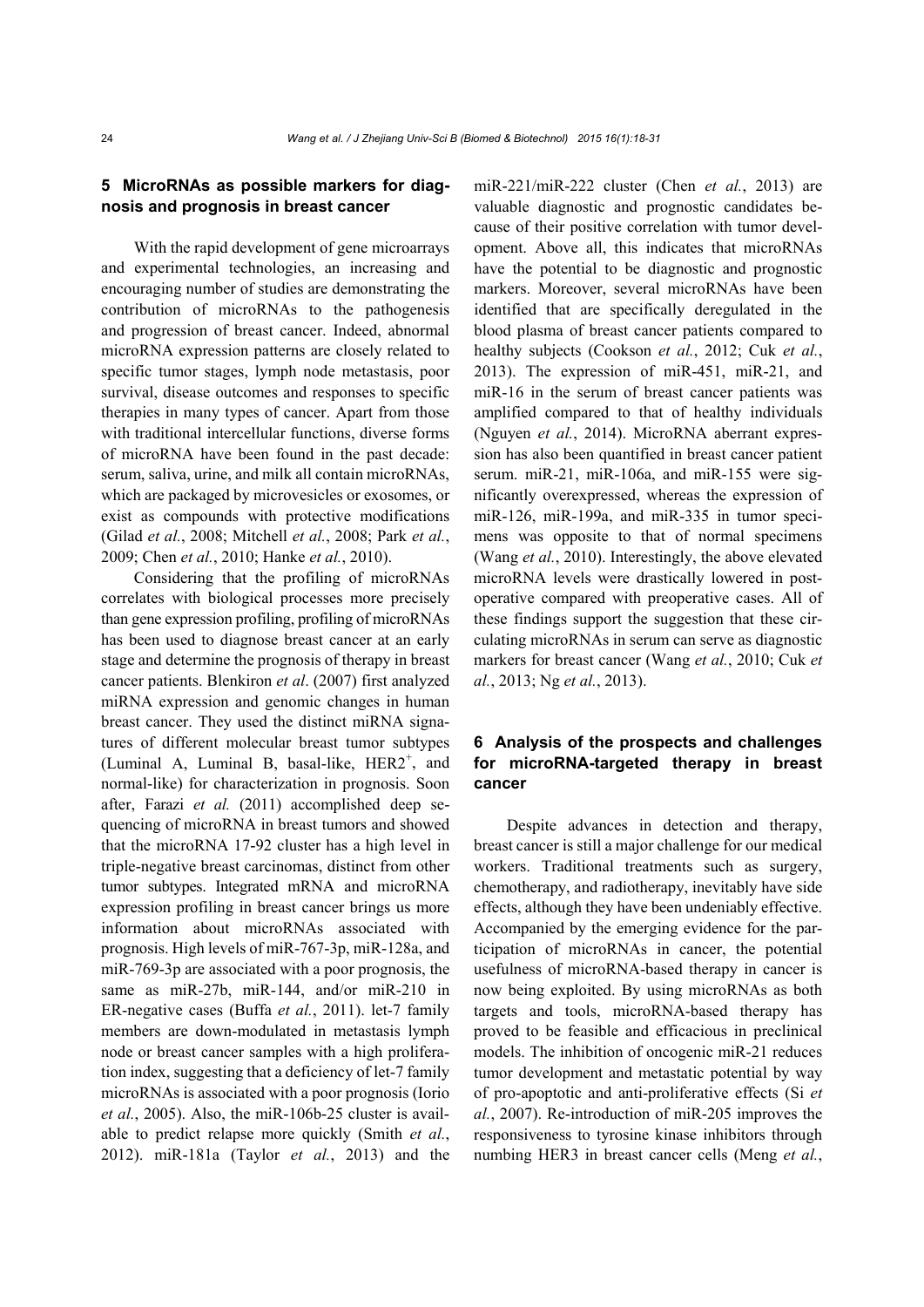2006). Knocking down miR-34 has a radiosensitizing effect in p53-mutant breast cancer (Weidhaas *et al.*, 2007). Systemic treatment of tumor-bearing mice with miR-10b antagomirs also produced satisfactory curative effects in suppressing breast cancer metastasis (Ma *et al.*, 2010b). Additionally, in ER-positive metastatic breast cancer, let-7 administration has proved to be an effective method against mousemodel breast cancer by regulating apoptosis and CSC differentiation (Barh *et al.*, 2010). There are many impressive cases suggesting that microRNAs may be a viable approach to augment current cancer therapies.

Results to date provide the experimental bases for the use of microRNAs as both targets and tools in anti-cancer therapy, but there are at least three essential issues to address to translate microRNA-based therapy advances from fundamental experiments into medical practice: (1) engineered animal models need to be explored to study cancer-associated microRNAs, fully controlling all their effects on every tumor event; (2) the delivery efficiency of miRNAs/anti-miRNAs *in vivo* needs to be improved by solving the problems of degradation and instability; (3) the specificity and targeted ability of the delivery system need to be enhanced, avoiding damage to normal tissues. To overcome these issues, modified microRNAs and suitable carriers need ongoing development. Adenovirus (Esquela-Kerscher *et al.*, 2008) and adenoassociated virus (AVV) (Kota *et al.*, 2009), which are used for expressing microRNA, are more useful than synthetic double-stranded hairpins for overcoming the vulnerability of unmodified dsRNAs. To achieve loss-of-function in microRNAs, 2′-*O*-methyl oligonucleotides (Meister *et al.*, 2004), antagomirs (intravenous administration of cholesterol-conjugated AMOs) (Krützfeldt *et al.*, 2005), locked nucleic acid (LNA)-oligonucleotides (Ørom *et al.*, 2006), and microRNA sponges (microRNA inhibitory transgenes) (Ebert *et al.*, 2007) have been employed to inhibit exogenously introduced microRNAs with high specificity. Also, active small molecule clinical compounds and peptide nucleic acids (PNAs) (Brognara *et al.*, 2012), such as 'azobenzene' (Gumireddy *et al.*, 2008), have been tested for their ability to inhibit the expression of specific microRNAs. To improve cellular delivery, the methods for short-interfering RNA (siRNA) or short heteroduplex RNA (shRNA) could

also be applied to microRNAs (Dykxhoorn *et al.*, 2006), although excessive shRNA may increase the probability of off-target silencing and elicit nonspecific effects. Furthermore, a highly specific ligandtargeting of liposomal nanoparticles (NPs) (Liao *et al.*, 2011) to solid tumors has been shown to improve tumor selectivity and drug sensitivity in a drug test, by enhancing solid-tumor penetration and uptake of tumor cells. This kind of delivery system eliminates accumulation in normal tissues and circulation, which could also help to avoid systemic toxicity induced of microRNA delivery.

## **7 Conclusions**

In recent decades, increasing efforts have been made to elucidate the molecular mechanisms involved in breast cancer. The results from this work support the crucial role played by dysregulation of specific microRNAs in breast cancer progression. The molecular mechanisms underlying the pathological process mediated by microRNAs have largely been demonstrated. Based on the details discussed above, microRNAs have tremendous potential for clinical diagnosis and prognosis. Defining the functional network connecting microRNAs and their targets will contribute to their usefulness as a therapeutic target. Although there are infinite possibilities for using microRNAs in clinical treatments, some puzzling issues remain to be addressed. For instance, among the numerous deregulated microRNAs in breast cancer, we do not know which is the most representative for each cancer stage. We do not know whether the microRNAs found at high levels in the serum of breast cancer patients are released from the tumor, and what are their major functions. Single microRNAs could target multi-genes, and mRNA might also bind to different microRNAs, so it is possible that one microRNA could participate in various events in both cancer progression and normal tissue development, creating uncertainty in microRNAbased therapy. In the future, under-explored problems such as how to use microRNAs as markers for diagnosis and prognosis, and how to apply miRNA-based therapy in clinics to treat human cancers, may be the biggest challenges to be solved.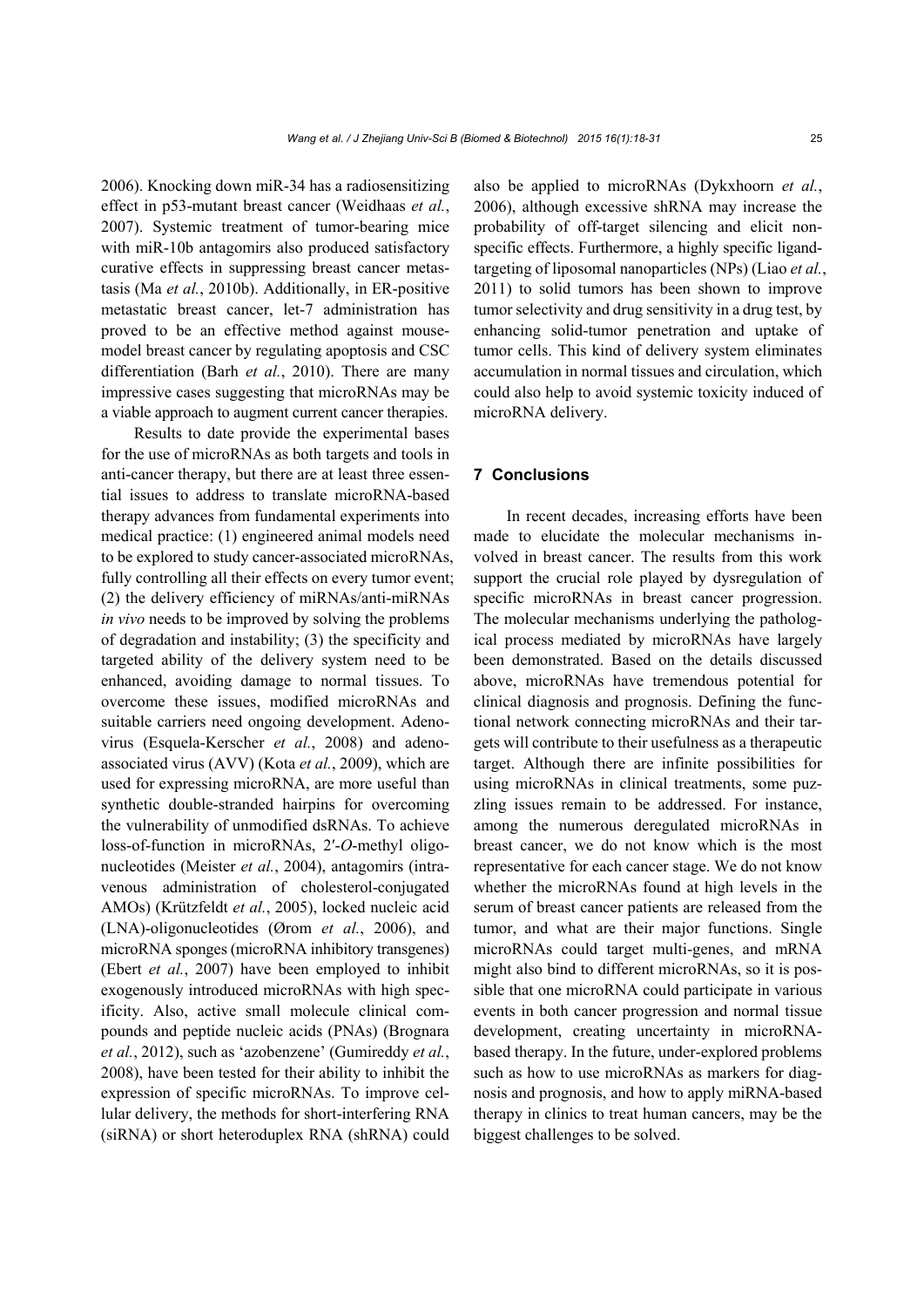#### **Compliance with ethics guidelines**

Wei WANG and Yun-ping LUO declare that they have no conflict of interest.

This article does not contain any studies with human or animal subjects performed by any of the authors.

#### **References**

- Ahmad, A., Aboukameel, A., Kong, D.J., *et al*., 2011. Phosphoglucose isomerase/autocrine motility factor mediates epithelial-mesenchymal transition regulated by miR-200 in breast cancer cells. *Cancer Res*., **71**(9):3400-3409[.](http://dx.doi.org/10.1158/0008-5472.CAN-10-0965) [\[doi:10.1158/0008-5472.CAN-10-0965\]](http://dx.doi.org/10.1158/0008-5472.CAN-10-0965)
- Al-Hajj, M., Wicha, M.S., Benito-Hernandez, A., *et al*., 2003. Prospective identification of tumorigenic breast cancer cells. *PNAS*, **100**(7):3983-3988. [\[doi:10.1073/pnas.05302](http://dx.doi.org/10.1073/pnas.0530291100) [91100\]](http://dx.doi.org/10.1073/pnas.0530291100)
- Andorfer, C.A., Necela, B.M., Thompson, E.A., *et al.*, 2011. MicroRNA signatures: clinical biomarkers for the diagnosis and treatment of breast cancer. *Trends Mol. Med*., **17**(6):313-319. [\[doi:10.1016/j.molmed.2011.01.006\]](http://dx.doi.org/10.1016/j.molmed.2011.01.006)
- Asaga, S., Kuo, C., Nguyen, T., *et al*., 2011. Direct serum assay for microRNA-21 concentrations in early and advanced breast cancer. *Clin. Chem*., **57**(1):84-91[.](http://dx.doi.org/10.1373/clinchem.2010.151845) [\[doi:10.1373/clinchem.2010.151845\]](http://dx.doi.org/10.1373/clinchem.2010.151845)
- Barh, D., Malhotra, R., Ravi, B., *et al*., 2010. MicroRNA let-7: an emerging next-generation cancer therapeutic. *Curr. Oncol*., **17**(1):70-80. [\[doi:10.3747/co.v17i1.356\]](http://dx.doi.org/10.3747/co.v17i1.356)
- Bartel, D.P., 2004. MicroRNAs: genomics, biogenesis, mechanism, and function. *Cell*, **116**(2):281-297. [\[doi:10.1016/](http://dx.doi.org/10.1016/S0092-8674(04)00045-5) [S0092-8674\(04\)00045-5\]](http://dx.doi.org/10.1016/S0092-8674(04)00045-5)
- Bertucci, F., Finetti, P., Rougemont, J., *et al.*, 2005. Gene expression profiling identifies molecular subtypes of inflammatory breast cancer. *Cancer Res*., **65**(6): 2170-2178. [\[doi:10.1158/0008-5472.CAN-04-4115\]](http://dx.doi.org/10.1158/0008-5472.CAN-04-4115)
- Bhaumik, D., Scott, G.K., Schokrpur, S., *et al*., 2008. Expression of microRNA-146 suppresses NF-κB activity with reduction of metastatic potential in breast cancer cells. *Oncogene*, **27**(42):5643-5647. [\[doi:10.1038/onc.](http://dx.doi.org/10.1038/onc.2008.171) [2008.171\]](http://dx.doi.org/10.1038/onc.2008.171)
- Blenkiron, C., Goldstein, L.D., Thorne, N.P., *et al.*, 2007. MicroRNA expression profiling of human breast cancer identifies new markers of tumor subtype. *Genome Biol*., **8**(10):R214. [\[doi:10.1186/gb-2007-8-10-r214\]](http://dx.doi.org/10.1186/gb-2007-8-10-r214)
- Bockhorn, J., Yee, K., Chang, Y.F., *et al.*, 2013. MicroRNA-30c targets cytoskeleton genes involved in breast cancer cell invasion. *Breast Cancer Res. Treat*., **137**(2):373-382[.](http://dx.doi.org/10.1007/s10549-012-2346-4) [\[doi:10.1007/s10549-012-2346-4\]](http://dx.doi.org/10.1007/s10549-012-2346-4)
- Brabletz, T., Jung, A., Spaderna, S., *et al*., 2005. Migrating cancer stem cells—an integrated concept of malignant tumour progression. *Nat. Rev. Cancer*, **5**(9):744-749[.](http://dx.doi.org/10.1038/nrc1694) [\[doi:10.1038/nrc1694\]](http://dx.doi.org/10.1038/nrc1694)
- Brognara, E., Fabbri, E., Aimi, F., *et al.*, 2012. Peptide nucleic acids targeting miR-221 modulate p27Kip1 expression in breast cancer MDA-MB-231 cells. *Int. J. Mol. Med.*, **30**:S59. [\[doi:10.3892/ijo.2012.1632\]](http://www.spandidos-publications.com/10.3892/ijo.2012.1632)
- Buffa, F.M., Camps, C., Winchester, L., *et al*., 2011. MicroRNA-

associated progression pathways and potential therapeutic targets identified by integrated mRNA and microRNA expression profiling in breast cancer. *Cancer Res*., **71**(17): 5635-5645. [\[doi:10.1158/0008-5472.CAN-11-0489\]](http://dx.doi.org/10.1158/0008-5472.CAN-11-0489)

- Cai, J.C., Guan, H.Y., Fang, L.S., *et al*., 2013. MicroRNA-374a activates Wnt/β-catenin signaling to promote breast cancer metastasis. *J. Clin. Invest*., **123**(2):566-579. [\[doi:10.1172/Jci65871\]](http://www.jci.org/articles/view/65871)
- Calin, G.A., Croce, C.M., 2006. MicroRNA signatures in human cancers. *Nat. Rev. Cancer*, **6**(11):857-866[.](http://dx.doi.org/10.1038/nrc1997) [\[doi:10.1038/nrc1997\]](http://dx.doi.org/10.1038/nrc1997)
- Cascio, S., D'Andrea, A., Ferla, R., *et al*., 2010. miR-20b modulates *VEGF* expression by targeting HIF-1α and STAT3 in MCF-7 breast cancer cells. *J. Cell Physiol*., **224**(1):242-249[. \[doi:10.1002/Jcp.22126\]](http://onlinelibrary.wiley.com/doi/10.1002/jcp.22126/abstract;jsessionid=7A589B45F464B2B4C5D259B665A05307.f03t03)
- Cha, S.T., Chen, P.S., Johansson, G., *et al.*, 2010. MicroRNA-519c suppresses hypoxia-inducible factor-1α expression and tumor angiogenesis. *Cancer Res*., **70**(7):2675-2685[.](http://dx.doi.org/10.1158/0008-5472.CAN-09-2448) [\[doi:10.1158/0008-5472.CAN-09-2448\]](http://dx.doi.org/10.1158/0008-5472.CAN-09-2448)
- Chan, J.A., Krichevsky, A.M., Kosik, K.S., 2005. MicroRNA-21 is an antiapoptotic factor in human glioblastoma cells. *Cancer Res*., **65**(14):6029-6033. [\[doi:10.1158/0008-](http://dx.doi.org/10.1158/0008-5472.CAN-05-0137) [5472.CAN-05-0137\]](http://dx.doi.org/10.1158/0008-5472.CAN-05-0137)
- Chao, C.H., Chang, C.C., Wu, M.J., *et al*., 2014. MicroRNA-205 signaling regulates mammary stem cell fate and tumorigenesis. *J. Clin. Invest*., **124**(7):3093-3106. [\[doi:10.](http://dx.doi.org/10.1172/JCI73351) [1172/JCI73351\]](http://dx.doi.org/10.1172/JCI73351)
- Chen, W.X., Hu, Q., Qiu, M.T., *et al*., 2013. miR-221/222: promising biomarkers for breast cancer. *Tumor Biol*., **34**(3):1361-1370. [\[doi:10.1007/s13277-013-0750-y\]](http://dx.doi.org/10.1007/s13277-013-0750-y)
- Chen, X., Gao, C., Li, H.J., *et al.*, 2010. Identification and characterization of microRNAs in raw milk during different periods of lactation, commercial fluid, and powdered milk products. *Cell Res*., **20**(10):1128-1137[.](http://dx.doi.org/10.1038/cr.2010.80) [\[doi:10.1038/cr.2010.80\]](http://dx.doi.org/10.1038/cr.2010.80)
- Cheng, C.W., Wang, H.W., Chang, C.W., *et al*., 2012. MicroRNA-30a inhibits cell migration and invasion by downregulating vimentin expression and is a potential prognostic marker in breast cancer. *Breast Cancer Res. Treat*., **134**(3):1081-1093. [\[doi:10.1007/s10549-012-2034-4\]](http://dx.doi.org/10.1007/s10549-012-2034-4)
- Chiang, C.H., Hou, M.F., Hung, W.C., 2013. Up-regulation of miR-182 by β-catenin in breast cancer increases tumorigenicity and invasiveness by targeting the matrix metalloproteinase inhibitor *RECK*. *BBA-Gen. Subjects*, **1830**(4):3067-3076. [\[doi:10.1016/j.bbagen.2013.01.009\]](http://dx.doi.org/10.1016/j.bbagen.2013.01.009)
- Cittelly, D.M., Das, P.M., Spoelstra, N.S., *et al*., 2010. Downregulation of miR-342 is associated with tamoxifen resistant breast tumors. *Mol. Cancer*, **9**(1):317. [\[doi:10.](http://dx.doi.org/10.1186/1476-4598-9-317) [1186/1476-4598-9-317\]](http://dx.doi.org/10.1186/1476-4598-9-317)
- Cookson, V.J., Bentley, M.A., Hogan, B.V., *et al*., 2012. Circulating microRNA profiles reflect the presence of breast tumours but not the profiles of microRNAs within the tumours. *Cell. Oncol*., **35**(4):301-308. [\[doi:10.1007/](http://dx.doi.org/10.1007/s13402-012-0089-1) [s13402-012-0089-1\]](http://dx.doi.org/10.1007/s13402-012-0089-1)
- Croce, C.M., Calin, G.A., 2005. miRNAs, cancer, and stem cell division. *Cell*, **122**(1):6-7. [\[doi:10.1016/j.cell.2005.](http://dx.doi.org/10.1016/j.cell.2005.06.036)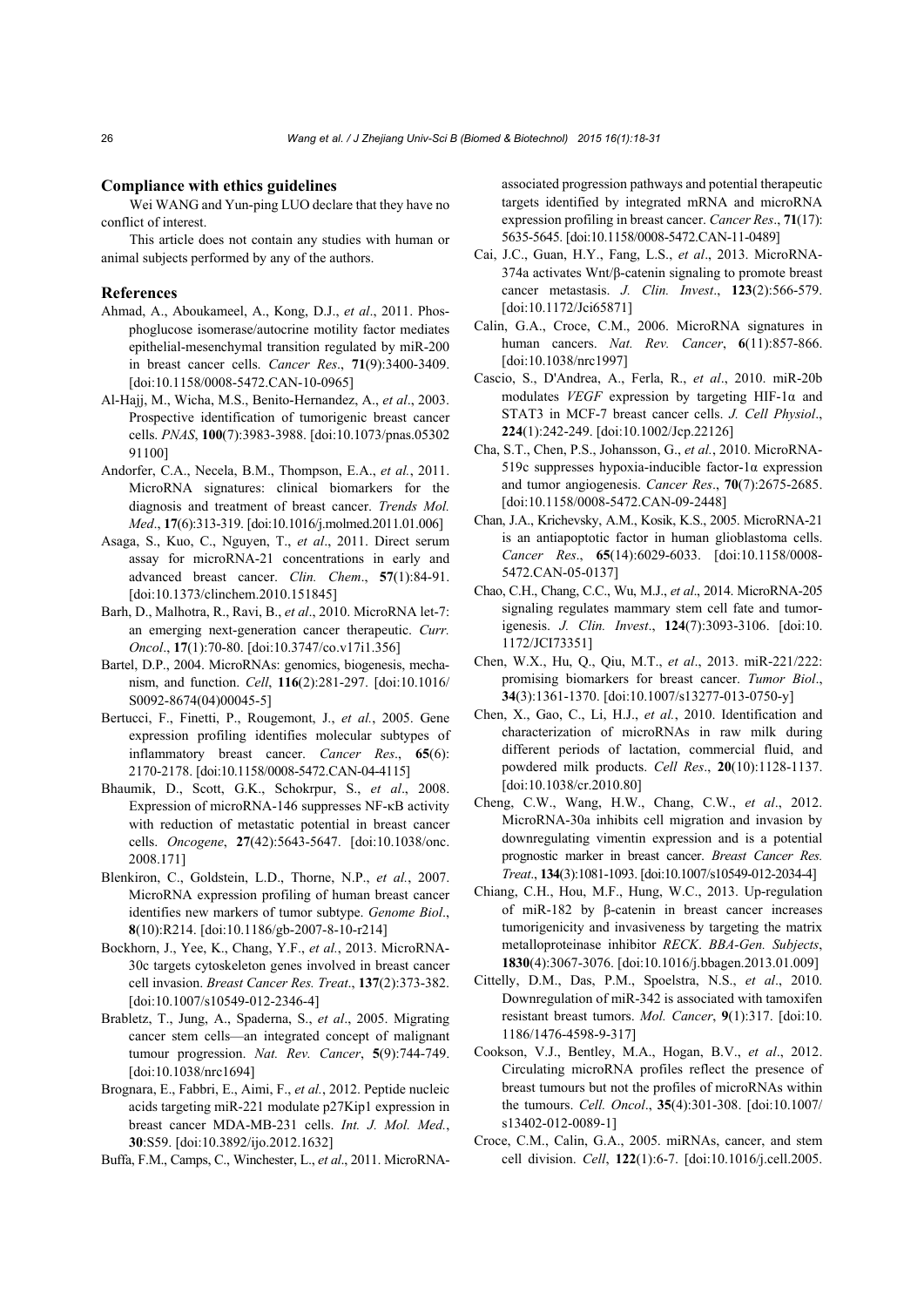[06.036\]](http://dx.doi.org/10.1016/j.cell.2005.06.036)

- Cui, W.J., Zhang, S., Shan, C.L., *et al*., 2013. MicroRNA-133a regulates the cell cycle and proliferation of breast cancer cells by targeting epidermal growth factor receptor through the EGFR/Akt signaling pathway. *FEBS J*., **280**(16):3962-3974. [\[doi:10.1111/febs.12398\]](http://dx.doi.org/10.1111/febs.12398)
- Cuk, K., Zucknick, M., Heil, J., *et al.*, 2013. Circulating microRNAs in plasma as early detection markers for breast cancer. *Int. J. Cancer*, **132**(7):1602-1612. [\[doi:10.](http://dx.doi.org/10.1002/ijc.27799) [1002/ijc.27799\]](http://dx.doi.org/10.1002/ijc.27799)
- de Souza Rocha Simonini, P., Breiling, A., Gupta, N., *et al.*, 2010. Epigenetically deregulated microRNA-375 is involved in a positive feedback loop with estrogen receptor α in breast cancer cells. *Cancer Res*., **70**(22): 9175-9184. [\[doi:10.1158/0008-5472.CAN-10-1318\]](http://dx.doi.org/10.1158/0008-5472.CAN-10-1318)
- Ding, X.M., Park, S.I., McCauley, L.K., *et al*., 2013. Signaling between transforming growth factor β (TGF-β) and transcription factor SNAI2 represses expression of microRNA miR-203 to promote epithelial-mesenchymal transition and tumor metastasis. *J. Biol. Chem*., **288**(15): 10241-10253[. \[doi:10.1074/jbc.M112.443655\]](http://dx.doi.org/10.1074/jbc.M112.443655)
- Dykxhoorn, D.M., Palliser, D., Lieberman, J., 2006. The silent treatment: siRNAs as small molecule drugs. *Gene Therapy*, **13**(6):541-552. [\[doi:10.1038/sj.gt.3302703\]](http://dx.doi.org/10.1038/sj.gt.3302703)
- Dykxhoorn, D.M., Wu, Y.C., Xie, H.M., *et al*., 2009. miR-200 enhances mouse breast cancer cell colonization to form distant metastases. *PLoS ONE*, **4**(9):e7181. [\[doi:10.1371/](http://dx.doi.org/10.1371/journal.pone.0007181) [journal.pone.0007181\]](http://dx.doi.org/10.1371/journal.pone.0007181)
- Eades, G., Yao, Y., Yang, M.H., *et al*., 2011. miR-200a regulates SIRT1 expression and epithelial to mesenchymal transition (EMT)-like transformation in mammary epithelial cells. *J. Biol. Chem*., **286**(29):25992-26002. [\[doi:10.1074/jbc.](http://dx.doi.org/10.1074/jbc.M111.229401) [M111.229401\]](http://dx.doi.org/10.1074/jbc.M111.229401)
- Ebert, M.S., Neilson, J.R., Sharp, P.A., 2007. MicroRNA sponges: competitive inhibitors of small RNAs in mammalian cells. *Nat. Methods*, **4**(9):721-726. [\[doi:10.1038/nmeth1079\]](http://dx.doi.org/10.1038/nmeth1079)
- Esquela-Kerscher, A., Trang, P., Wiggins, J.F., *et al*., 2008. The *let-7* microRNA reduces tumor growth in mouse models of lung cancer. *Cell Cycle*, **7**(6):759-764. [\[doi:10.](http://dx.doi.org/10.4161/cc.7.6.5834) [4161/cc.7.6.5834\]](http://dx.doi.org/10.4161/cc.7.6.5834)
- Farazi, T.A., Horlings, H.M., ten Hoeve, J.J., *et al.*, 2011. MicroRNA sequence and expression analysis in breast tumors by deep sequencing. *Cancer Res*., **71**(13):4443- 4453. [\[doi:10.1158/0008-5472.CAN-11-0608\]](http://dx.doi.org/10.1158/0008-5472.CAN-11-0608)
- Frankel, L.B., Christoffersen, N.R., Jacobsen, A., *et al*., 2008. Programmed cell death 4 (PDCD4) is an important functional target of the microRNA miR-21 in breast cancer cells. *J. Biol. Chem*., **283**(2):1026-1033. [\[doi:10.](http://dx.doi.org/10.1074/jbc.M707224200) [1074/jbc.M707224200\]](http://dx.doi.org/10.1074/jbc.M707224200)
- Gao, J., Li, L.S., Wu, M.Q., *et al*., 2013. miR-26a inhibits proliferation and migration of breast cancer through repression of *MCL-1*. *PLoS ONE*, **8**(6):e65138. [\[doi:10.](http://dx.doi.org/10.1371/journal.pone.0065138) [1371/journal.pone.0065138\]](http://dx.doi.org/10.1371/journal.pone.0065138)
- Gilad, S., Meiri, E., Yogev, Y., *et al.*, 2008. Serum microRNAs are promising novel biomarkers. *PLoS ONE*, **3**(9):e3148[.](http://dx.doi.org/10.1371/journal.pone.0003148) [\[doi:10.1371/journal.pone.0003148\]](http://dx.doi.org/10.1371/journal.pone.0003148)
- Goldberger, N., Walker, R.C., Kim, C.H., *et al*., 2013. Inherited variation in miR-290 expression suppresses breast cancer progression by targeting the metastasis susceptibility gene *Arid4b*. *Cancer Res*., **73**(8):2671- 2681. [\[doi:10.1158/0008-5472.CAN-12-3513\]](http://dx.doi.org/10.1158/0008-5472.CAN-12-3513)
- Gregory, P.A., Bracken, C.P., Bert, A.G., *et al*., 2008. MicroRNAs as regulators of epithelial-mesenchymal transition. *Cell Cycle*, **7**(20):3112-3118. [\[doi:10.4161/cc.](http://dx.doi.org/10.4161/cc.7.20.6851) [7.20.6851\]](http://dx.doi.org/10.4161/cc.7.20.6851)
- Gumireddy, K., Young, D.D., Xiong, X., *et al*., 2008. Small-molecule inhibitors of microRNA miR-21 function. *Angew. Chem. Int. Ed.*, **47**(39):7482-7484. [\[doi:10.1002/](http://onlinelibrary.wiley.com/doi/10.1002/anie.200801555/abstract;jsessionid=FC36C24FA98C56C0A3C935F9E4897A71.f04t01) [anie.200801555\]](http://onlinelibrary.wiley.com/doi/10.1002/anie.200801555/abstract;jsessionid=FC36C24FA98C56C0A3C935F9E4897A71.f04t01)
- Guttilla, I.K., White, B.A., 2009. Coordinate regulation of *FOXO1* by miR-27a, miR-96, and miR-182 in breast cancer cells. *J. Biol. Chem*., **284**(35):23204-23216. [\[doi:10.](http://dx.doi.org/10.1074/jbc.M109.031427) [1074/jbc.M109.031427\]](http://dx.doi.org/10.1074/jbc.M109.031427)
- Hanke, M., Hoefig, K., Merz, H., *et al*., 2010. A robust methodology to study urine microRNA as tumor marker: microRNA-126 and microRNA-182 are related to urinary bladder cancer. *Urol. Oncol.-Semin. Orig. Invest*., **28**(6): 655-661. [\[doi:10.1016/j.urolonc.2009.01.027\]](http://dx.doi.org/10.1016/j.urolonc.2009.01.027)
- Haque, I., Banerjee, S., Mehta, S., *et al*., 2011. Cysteine-rich 61-connective tissue growth factor-nephroblastomaoverexpressed 5 (CCN5)/Wnt-1-induced signaling protein-2 (WISP-2) regulates microRNA-10b via hypoxia-inducible factor-1α-*TWIST* signaling networks in human breast cancer cells. *J. Biol. Chem.*, **286**(50):43475-43485[. \[doi:10.](http://dx.doi.org/10.1074/jbc.M111.284158) [1074/jbc.M111.284158\]](http://dx.doi.org/10.1074/jbc.M111.284158)
- He, T., Qi, F.F., Jia, L., *et al*., 2014. MicroRNA-542-3p inhibits tumour angiogenesis by targeting angiopoietin-2. *J. Pathol*., **232**(5):499-508[. \[doi:10.1002/path.4324\]](http://dx.doi.org/10.1002/path.4324)
- Heneghan, H.M., Miller, N., Kerin, M.J., 2010. Circulating miRNA signatures: promising prognostic tools for cancer. *J. Clin. Oncol*., **28**(29):e573-e574. [\[doi:10.1200/JCO.](http://dx.doi.org/10.1200/JCO.2010.29.8901) [2010.29.8901\]](http://dx.doi.org/10.1200/JCO.2010.29.8901)
- Hermeking, H., 2012. MicroRNAs in the p53 network: micromanagement of tumour suppression. *Nat. Rev. Cancer*, **12**(9):613-626. [\[doi:10.1038/nrc3318\]](http://dx.doi.org/10.1038/nrc3318)
- Heyn, H., Engelmann, M., Schreek, S., *et al*., 2011. MicroRNA miR-335 is crucial for the BRCA1 regulatory cascade in breast cancer development. *Int. J. Cancer*, **129**(12):2797-2806. [\[doi:10.1002/ijc.25962\]](http://dx.doi.org/10.1002/ijc.25962)
- Hu, J.J., Guo, H., Li, H.Y., *et al*., 2012. miR-145 regulates epithelial to mesenchymal transition of breast cancer cells by targeting *OCT4*. *PLoS ONE*, **7**(9):e45965. [\[doi:10.1371/](http://dx.doi.org/10.1371/journal.pone.0045965) [journal.pone.0045965\]](http://dx.doi.org/10.1371/journal.pone.0045965)
- Hu, X.W., Guo, J.Y., Zheng, L., *et al.*, 2013. The heterochronic microRNA *let-7* inhibits cell motility by regulating the genes in the actin cytoskeleton pathway in breast cancer. *Mol. Cancer Res*., **11**(3):240-250. [\[doi:10.1158/1541-](http://dx.doi.org/10.1158/1541-7786.MCR-12-0432) [7786.MCR-12-0432\]](http://dx.doi.org/10.1158/1541-7786.MCR-12-0432)
- Huang, Q.H., Gumireddy, K., Schrier, M., *et al.*, 2008. The microRNAs miR-373 and miR-520c promote tumour invasion and metastasis. *Nat. Cell Biol*., **10**(2):202-210[.](http://dx.doi.org/10.1038/ncb1681) [\[doi:10.1038/ncb1681\]](http://dx.doi.org/10.1038/ncb1681)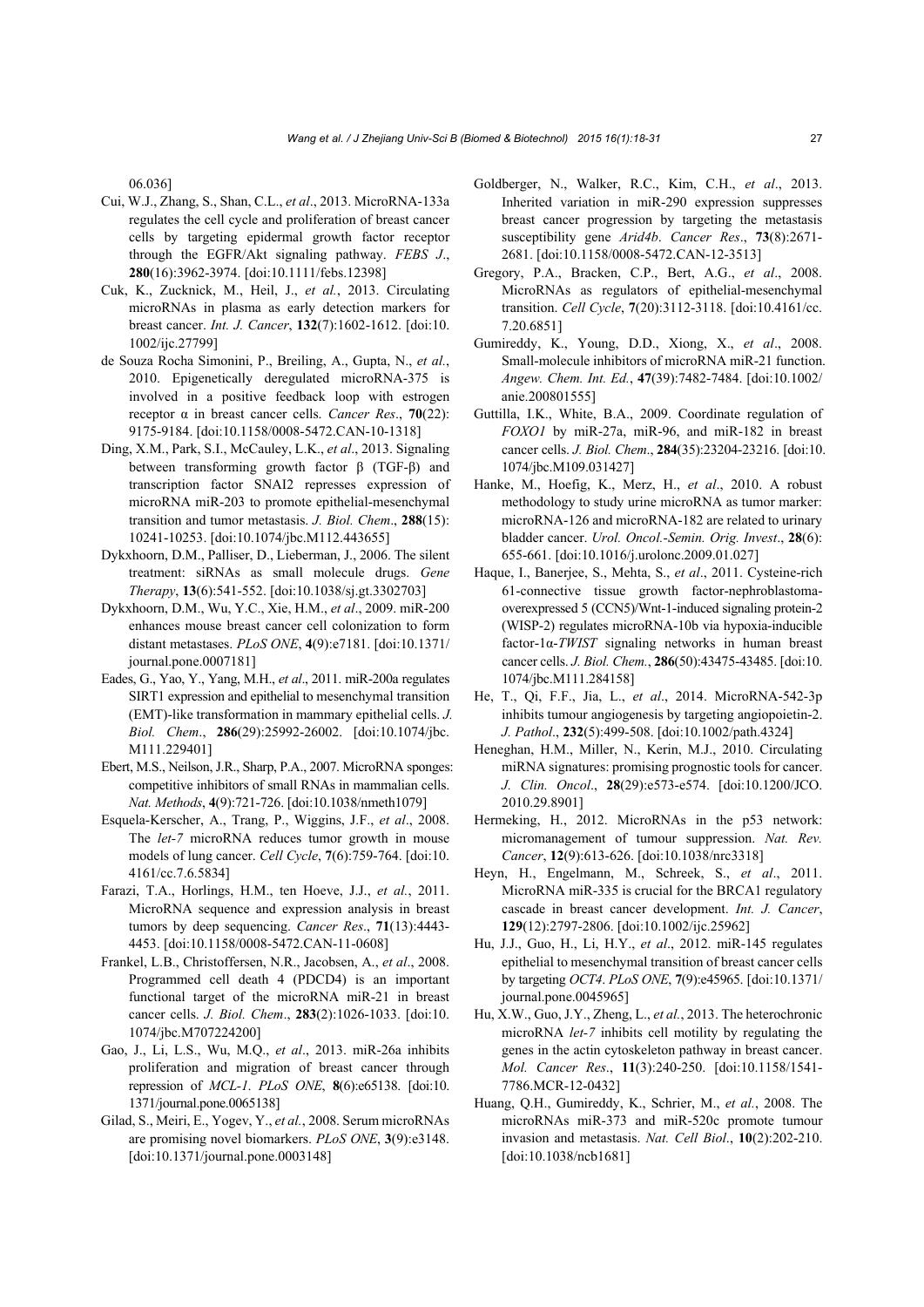- Hwang, M.S., Yu, N., Stinson, S.Y., *et al*., 2013. miR-221/222 targets adiponectin receptor 1 to promote the epithelialto-mesenchymal transition in breast cancer. *PLoS ONE*, **8**(6):e66502[. \[doi:10.1371/journal.pone.0066502\]](http://dx.doi.org/10.1371/journal.pone.0066502)
- Iorio, M.V., Croce, C.M., 2009. MicroRNAs in cancer: small molecules with a huge impact. *J. Clin. Oncol*., **27**(34): 5848-5856. [\[doi:10.1200/JCO.2009.24.0317\]](http://dx.doi.org/10.1200/JCO.2009.24.0317)
- Iorio, M.V., Ferracin, M., Liu, C.G., *et al.*, 2005. MicroRNA gene expression deregulation in human breast cancer. *Cancer Res*., **65**(16):7065-7070. [\[doi:10.1158/0008-5472.](http://dx.doi.org/10.1158/0008-5472.CAN-05-1783) [CAN-05-1783\]](http://dx.doi.org/10.1158/0008-5472.CAN-05-1783)
- Iorio, M.V., Visone, R., Di Leva, G., *et al.*, 2007. MicroRNA signatures in human ovarian cancer. *Cancer Res*., **67**(18): 8699-8707[. \[doi:10.1158/0008-5472.CAN-07-1936\]](http://dx.doi.org/10.1158/0008-5472.CAN-07-1936)
- Iorio, M.V., Casalini, P., Piovan, C., *et al*., 2009. MicroRNA-205 regulates HER3 in human breast cancer. *Cancer Res*., **69**(6):2195-2200. [\[doi:10.1158/0008-5472.CAN-08-2920\]](http://dx.doi.org/10.1158/0008-5472.CAN-08-2920)
- Jansson, M.D., Lund, A.H., 2012. MicroRNA and cancer. *Mol. Oncol*., **6**(6):590-610. [\[doi:10.1016/j.molonc.2012.09.006\]](http://dx.doi.org/10.1016/j.molonc.2012.09.006)
- Jiang, S.A., Zhang, H.W., Lu, M.H., *et al*., 2010. MicroRNA-155 functions as an oncomiR in breast cancer by targeting the *suppressor of cytokine signaling 1* gene. *Cancer Res*., **70**(8):3119-3127. [\[doi:10.1158/0008-5472.CAN-09-4250\]](http://dx.doi.org/10.1158/0008-5472.CAN-09-4250)
- Johnson, S.M., Lin, S.Y., Slack, F.J., 2003. The time of appearance of the *C. elegans let-7* microRNA is transcriptionally controlled utilizing a temporal regulatory element in its promoter. *Dev. Biol*., **259**(2):364-379. [\[doi:10.1016/](http://dx.doi.org/10.1016/S0012-1606(03)00202-1) [S0012-1606\(03\)00202-1\]](http://dx.doi.org/10.1016/S0012-1606(03)00202-1)
- Karnoub, A.E., Dash, A.B., Vo, A.P., *et al*., 2007. Mesenchymal stem cells within tumour stroma promote breast cancer metastasis. *Nature*, **449**(7162):557-563. [\[doi:10.1038/](http://dx.doi.org/10.1038/nature06188) [nature06188\]](http://dx.doi.org/10.1038/nature06188)
- Kim, V.N., 2005. MicroRNA biogenesis: coordinated cropping and dicing. *Nat. Rev. Mol. Cell Biol*., **6**(5):376-385[.](http://dx.doi.org/10.1038/nrm1644) [\[doi:10.1038/nrm1644\]](http://dx.doi.org/10.1038/nrm1644)
- Kong, W., He, L.L., Coppola, M., *et al*., 2010. *MicroRNA-155* regulates cell survival, growth, and chemosensitivity by targeting *FOXO3a* in breast cancer. *J. Biol. Chem.*, **285**(23):17869-17879. [\[doi:10.1074/jbc.M110.101055\]](http://dx.doi.org/10.1074/jbc.M110.101055)
- Korner, C., Keklikoglou, I., Bender, C., *et al*., 2013. MicroRNA-31 sensitizes human breast cells to apoptosis by direct targeting of protein kinase C ε (PKCε). *J. Biol. Chem.*, **288**(12):8750-8761. [\[doi:10.1074/jbc.M112.414128\]](http://dx.doi.org/10.1074/jbc.M112.414128)
- Korpal, M., Ell, B.J., Buffa, F.M., *et al.*, 2011. Direct targeting of Sec23a by miR-200s influences cancer cell secretome and promotes metastatic colonization. *Nature Med*., **17**(9): 1101-1108. [\[doi:10.1038/nm.2401\]](http://dx.doi.org/10.1038/nm.2401)
- Kota, J., Chivukula, R.R., O'Donnell, K.A., *et al*., 2009. Therapeutic microRNA delivery suppresses tumorigenesis in a murine liver cancer model. *Cell*, **137**(6): 1005-1017. [\[doi:10.1016/j.cell.2009.04.021\]](http://dx.doi.org/10.1016/j.cell.2009.04.021)
- Kreso, A., Dick, J.E., 2014. Evolution of the cancer stem cell model. *Cell Stem Cell*, **14**(3):275-291. [\[doi:10.1016/j.](http://dx.doi.org/10.1016/j.stem.2014.02.006) [stem.2014.02.006\]](http://dx.doi.org/10.1016/j.stem.2014.02.006)
- Krützfeldt, J., Rajewsky, N., Braich, R., *et al*., 2005. Silencing of microRNAs *in vivo* with 'antagomirs'. *Nature*, **438**(7068):

685-689. [\[doi:10.1038/nature04303\]](http://dx.doi.org/10.1038/nature04303)

- Lagos-Quintana, M., Rauhut, R., Yalcin, A., *et al*., 2002. Identification of tissue-specific microRNAs from mouse. *Curr. Biol*., **12**(9):735-739[. \[doi:10.1016/S0960-9822\(02\)](http://dx.doi.org/10.1016/S0960-9822(02)00809-6) [00809-6\]](http://dx.doi.org/10.1016/S0960-9822(02)00809-6)
- Lee, R.C., Feinbaum, R.L., Ambros, V., 1993. The *C. elegans* heterochronic gene *lin-4* encodes small RNAs with antisense complementarity to *lin-14*. *Cell*, **75**(5):843-854[.](http://dx.doi.org/10.1016/0092-8674(93)90529-Y) [\[doi:10.1016/0092-8674\(93\)90529-Y\]](http://dx.doi.org/10.1016/0092-8674(93)90529-Y)
- Lei, R., Tang, J., Zhuang, X., *et al.*, 2014. Suppression of *MIM* by microRNA-182 activates *RhoA* and promotes breast cancer metastasis. *Oncogene*, **33**(10):1287-1296. [\[doi:10.](http://dx.doi.org/10.1038/onc.2013.65) [1038/onc.2013.65\]](http://dx.doi.org/10.1038/onc.2013.65)
- Li, J., Zhang, Y., Zhang, W., *et al*., 2013. Genetic heterogeneity of breast cancer metastasis may be related to miR-21 regulation of TIMP-3 in translation. *Int. J. Surg. Oncol*., **2013**:875078[. \[doi:10.1155/2013/875078\]](http://www.hindawi.com/journals/ijso/2013/875078/)
- Li, L.Z., Zhang, C.Z., Liu, L.L., *et al*., 2014. miR-720 inhibits tumor invasion and migration in breast cancer by targeting *TWIST1*. *Carcinogenesis*, **35**(2):469-478. [\[doi:10.1093/](http://dx.doi.org/10.1093/carcin/bgt330) [carcin/bgt330\]](http://dx.doi.org/10.1093/carcin/bgt330)
- Li, Q.Y., Zhu, F.F., Chen, P.X., 2012. miR-7 and miR-218 epigenetically control tumor suppressor genes RASSF1A and Claudin-6 by targeting HoxB3 in breast cancer. *Biochem. Biophys. Res. Commun.*, **424**(1):28-33. [\[doi:10.](http://dx.doi.org/10.1016/j.bbrc.2012.06.028) [1016/j.bbrc.2012.06.028\]](http://dx.doi.org/10.1016/j.bbrc.2012.06.028)
- Li, X., Roslan, S., Johnstone, C.N., *et al.*, 2013. miR-200 can repress breast cancer metastasis through ZEB1-independent but moesin-dependent pathways. *Oncogene*, **33**(31): 4077-4088. [\[doi:10.1038/onc.2013.370\]](http://www.nature.com/onc/journal/v33/n31/full/onc2013370a.html)
- Liao, D., Liu, Z., Wrasidlo, W., *et al*., 2011. Synthetic enzyme inhibitor: a novel targeting ligand for nanotherapeutic drug delivery inhibiting tumor growth without systemic toxicity. *Nanomed.-Nanotechnol*., **7**(6):665-673. [\[doi:10.](http://dx.doi.org/10.1016/j.nano.2011.03.001) [1016/j.nano.2011.03.001\]](http://dx.doi.org/10.1016/j.nano.2011.03.001)
- Lim, Y.Y., Wright, J.A., Attema, J.L., *et al.*, 2013. Epigenetic modulation of the miR-200 family is associated with transition to a breast cancer stem-cell-like state. *J. Cell Sci*., **126**(10):2256-2266. [\[doi:10.1242/jcs.122275\]](http://dx.doi.org/10.1242/jcs.122275)
- Liu, X.X., Li, X.J., Zhang, B., *et al*., 2011. MicroRNA-26b is underexpressed in human breast cancer and induces cell apoptosis by targeting SLC7A11. *FEBS Lett*., **585**(9): 1363-1367. [\[doi:10.1016/j.febslet.2011.04.018\]](http://dx.doi.org/10.1016/j.febslet.2011.04.018)
- Liu, Y., Zhao, J., Zhang, P.Y., *et al*., 2012. MicroRNA-10b targets E-cadherin and modulates breast cancer metastasis. *Med. Sci. Monitor*, **18**(8):Br299-Br308. [\[doi:10.12659/](http://dx.doi.org/10.12659/MSM.883262) [MSM.883262\]](http://dx.doi.org/10.12659/MSM.883262)
- Luo, Q.F., Li, X.Y., Gao, Y., *et al*., 2013. miRNA-497 regulates cell growth and invasion by targeting cyclin E1 in breast cancer. *Cancer Cell Int*., **13**(1):95. [\[doi:10.1186/](http://dx.doi.org/10.1186/1475-2867-13-95) [1475-2867-13-95\]](http://dx.doi.org/10.1186/1475-2867-13-95)
- Ma, L., Teruya-Feldstein, J., Weinberg, R.A., 2007. Tumour invasion and metastasis initiated by microRNA-10b in breast cancer. *Nature*, **449**(7163):682-688. [\[doi:10.1038/](http://dx.doi.org/10.1038/nature06174) [nature06174\]](http://dx.doi.org/10.1038/nature06174)
- Ma, L., Young, J., Prabhala, H., *et al.*, 2010a. miR-9, a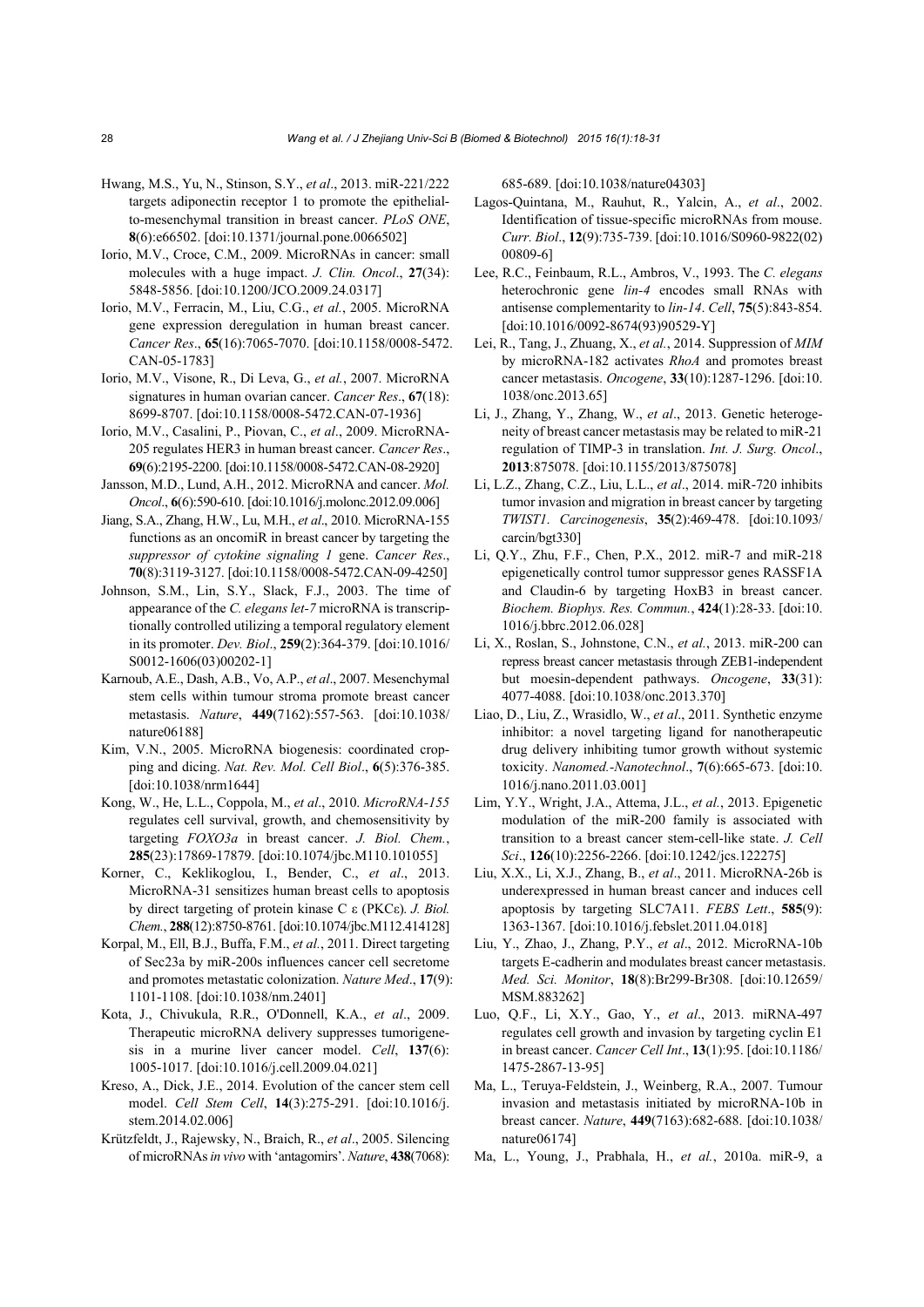MYC/MYCN-activated microRNA, regulates E-cadherin and cancer metastasis. *Nat. Cell Biol*., **12**(3):247-256. [doi:10.1038/Ncb2024]

- Ma, L., Reinhardt, F., Pan, E., *et al*., 2010b. Therapeutic silencing of miR-10b inhibits metastasis in a mouse mammary tumor model. *Nat. Biotechnol*., **28**(4):341-347[.](http://dx.doi.org/10.1038/nbt.1618) [\[doi:10.1038/nbt.1618\]](http://dx.doi.org/10.1038/nbt.1618)
- Mani, S.A., Guo, W., Liao, M.J., *et al.*, 2008. The epithelialmesenchymal transition generates cells with properties of stem cells. *Cell*, **133**(4):704-715. [\[doi:10.1016/j.cell.](http://dx.doi.org/10.1016/j.cell.2008.03.027) [2008.03.027\]](http://dx.doi.org/10.1016/j.cell.2008.03.027)
- Meister, G., Landthaler, M., Dorsett, Y., *et al*., 2004. Sequencespecific inhibition of microRNA- and siRNA-induced RNA silencing. *RNA*, **10**(3):544-550. [\[doi:10.1261/rna.](http://dx.doi.org/10.1261/rna.5235104) [5235104\]](http://dx.doi.org/10.1261/rna.5235104)
- Melo, S.A., Esteller, M., 2011. Dysregulation of microRNAs in cancer: playing with fire. *FEBS Lett*., **585**(13): 2087-2099[. \[doi:10.1016/j.febslet.2010.08.009\]](http://dx.doi.org/10.1016/j.febslet.2010.08.009)
- Meng, F.Y., Henson, R., Lang, M., *et al*., 2006. Involvement of human micro-RNA in growth and response to chemotherapy in human cholangiocarcinoma cell lines. *Gastroenterology*, **130**(7):2113-2129. [\[doi:10.1053/j.gastro.](http://dx.doi.org/10.1053/j.gastro.2006.02.057) [2006.02.057\]](http://dx.doi.org/10.1053/j.gastro.2006.02.057)
- Meng, F.Y., Henson, R., Wehbe-Janek, H., *et al*., 2007. MicroRNA-21 regulates expression of the *PTEN* tumor suppressor gene in human hepatocellular cancer. *Gastroenterology*, **133**(2):647-658. [\[doi:10.1053/j.gastro.2007.](http://dx.doi.org/10.1053/j.gastro.2007.05.022) [05.022\]](http://dx.doi.org/10.1053/j.gastro.2007.05.022)
- Mertens-Talcott, S.U., Chintharlapalli, S., Li, M.R., *et al*., 2007. The oncogenic microRNA-27a targets genes that regulate specificity protein transcription factors and the  $G_2$ -M checkpoint in MDA-MB-231 breast cancer cells. *Cancer Res*., **67**(22):11001-11011. [\[doi:10.1158/0008-](http://dx.doi.org/10.1158/0008-5472.CAN-07-2416) [5472.CAN-07-2416\]](http://dx.doi.org/10.1158/0008-5472.CAN-07-2416)
- Mitchell, P.S., Parkin, R.K., Kroh, E.M., *et al.*, 2008. Circulating microRNAs as stable blood-based markers for cancer detection. *PNAS*, **105**(30):10513-10518. [\[doi:10.](http://dx.doi.org/10.1073/pnas.0804549105) [1073/pnas.0804549105\]](http://dx.doi.org/10.1073/pnas.0804549105)
- Mitra, A., Rostas, J.W., Dyess, D.L., *et al*., 2012. Micro-RNA-632 downregulates DNAJB6 in breast cancer. *Lab. Invest*., **92**(9):1310-1317. [\[doi:10.1038/labinvest.2012.87\]](http://dx.doi.org/10.1038/labinvest.2012.87)
- Moriarty, C.H., Pursell, B., Mercurio, A.M., 2010. miR-10b targets Tiam1 implications for Rac activation and carcinoma migration. *J. Biol. Chem.*, **285**(27):20541-20546[.](http://dx.doi.org/10.1074/jbc.M110.121012) [\[doi:10.1074/jbc.M110.121012\]](http://dx.doi.org/10.1074/jbc.M110.121012)
- Mukhtar, R.A., Nseyo, O., Campbell, M.J., *et al*., 2011. Tumor-associated macrophages in breast cancer as potential biomarkers for new treatments and diagnostics. *Expert. Rev. Mol. Diagn*., **11**(1):91-100. [\[doi:10.1586/](http://dx.doi.org/10.1586/erm.10.97) [erm.10.97\]](http://dx.doi.org/10.1586/erm.10.97)
- Nassirpour, R., Mehta, P.P., Baxi, S.M., *et al*., 2013. miR-221 promotes tumorigenesis in human triple negative breast cancer cells. *PLoS ONE*, **8**(4):e62170. [\[doi:10.1371/](http://dx.doi.org/10.1371/journal.pone.0062170) [journal.pone.0062170\]](http://dx.doi.org/10.1371/journal.pone.0062170)
- Ng, E.K.O., Li, R.F.N., Shin, V.Y., *et al.*, 2013. Circulating microRNAs as specific biomarkers for breast cancer

detection. *PLoS ONE*, **8**(1):e53141. [\[doi:10.1371/journal.](http://dx.doi.org/10.1371/journal.pone.0053141) [pone.0053141\]](http://dx.doi.org/10.1371/journal.pone.0053141)

- Nguyen, D.P., Li, J., Yadav, S.S., *et al*., 2014. Recent insights into NF-κB signalling pathways and the link between inflammation and prostate cancer. *BJU Int*., **114**(2):168- 176[. \[doi:10.1111/bju.12488\]](http://onlinelibrary.wiley.com/doi/10.1111/bju.12488/abstract)
- Nimmo, R.A., Slack, F.J., 2009. An elegant mirror: microRNAs in stem cells, developmental timing and cancer. *Chromosoma*, **118**(4):405-418. [\[doi:10.1007/](http://dx.doi.org/10.1007/s00412-009-0210-z) [s00412-009-0210-z\]](http://dx.doi.org/10.1007/s00412-009-0210-z)
- O'Hara, S.P., Mott, J.L., Splinter, P.L., *et al*., 2009. MicroRNAs: key modulators of posttranscriptional gene expression. *Gastroenterology*, **136**(1):17-25. [\[doi:10.1053/j.gastro.](http://dx.doi.org/10.1053/j.gastro.2008.11.028) [2008.11.028\]](http://dx.doi.org/10.1053/j.gastro.2008.11.028)
- Okuda, H., Xing, F., Pandey, P.R., *et al.*, 2013. miR-7 suppresses brain metastasis of breast cancer stem-like cells by modulating KLF4. *Cancer Res*., **73**(4):1434-144[4.](http://dx.doi.org/10.1158/0008-5472.CAN-12-2037) [\[doi:10.1158/0008-5472.CAN-12-2037\]](http://dx.doi.org/10.1158/0008-5472.CAN-12-2037)
- Ørom, U.A., Kauppinen, S., Lund, A.H., 2006. LNA-modified oligonucleotides mediate specific inhibition of microRNA function. *Gene*, **372**:137-141. [\[doi:10.1016/j.gene.2005.](http://dx.doi.org/10.1016/j.gene.2005.12.031) [12.031\]](http://dx.doi.org/10.1016/j.gene.2005.12.031)
- Ovcharenko, D., Kelnar, K., Johnson, C., *et al*., 2007. Genomescale microRNA and small interfering RNA screens identify small RNA modulators of TRAIL-induced apoptosis pathway. *Cancer Res*., **67**(22):10782-10788[.](http://dx.doi.org/10.1158/0008-5472.CAN-07-1484) [\[doi:10.1158/0008-5472.CAN-07-1484\]](http://dx.doi.org/10.1158/0008-5472.CAN-07-1484)
- Park, N.J., Zhou, H., Elashoff, D., *et al*., 2009. Salivary microRNA: discovery, characterization, and clinical utility for oral cancer detection. *Clin. Cancer Res*., **15**(17): 5473-5477. [\[doi:10.1158/1078-0432.CCR-09-0736\]](http://dx.doi.org/10.1158/1078-0432.CCR-09-0736)
- Png, K.J., Yoshida, M., Zhang, X.H.F., *et al.*, 2011. MicroRNA-335 inhibits tumor reinitiation and is silenced through genetic and epigenetic mechanisms in human breast cancer. *Genes Dev*., **25**(3):226-231. [\[doi:10.1101/](http://dx.doi.org/10.1101/gad.1974211) [gad.1974211\]](http://dx.doi.org/10.1101/gad.1974211)
- Png, K.J., Halberg, N., Yoshida, M., *et al*., 2012. A microRNA regulon that mediates endothelial recruitment and metastasis by cancer cells. *Nature*, **481**(7380):190-194[.](http://dx.doi.org/10.1038/nature10661) [\[doi:10.1038/nature10661\]](http://dx.doi.org/10.1038/nature10661)
- Qi, J., Wang, J., Katayama, H., *et al*., 2013. Circulating microRNAs (cmiRNAs) as novel potential biomarkers for hepatocellular carcinoma. *Neoplasma*, **60**(2):135-142[.](http://dx.doi.org/10.4149/neo_2013_018) [\[doi:10.4149/neo\\_2013\\_018\]](http://dx.doi.org/10.4149/neo_2013_018)
- Radojicic, J., Zaravinos, A., Vrekoussis, T., *et al*., 2011. MicroRNA expression analysis in triple-negative (ER, PR and Her2/neu) breast cancer. *Cell Cycle*, **10**(3):507-517[.](http://dx.doi.org/10.4161/cc.10.3.14754) [\[doi:10.4161/cc.10.3.14754\]](http://dx.doi.org/10.4161/cc.10.3.14754)
- Rivas, M.A., Venturutti, L., Huang, Y.W., *et al*., 2012. Downregulation of the tumor-suppressor miR-16 via progestin-mediated oncogenic signaling contributes to breast cancer development. *Breast Cancer Res*., **14**(3): R77. [\[doi:10.1186/bcr3187\]](http://dx.doi.org/10.1186/bcr3187)
- Rubin, R., Arzumanyan, A., Soliera, A.R., *et al*., 2007. Insulin receptor substrate (IRS)-1 regulates murine embryonic stem (mES) cells self-renewal. *J. Cell. Physiol*., **213**(2):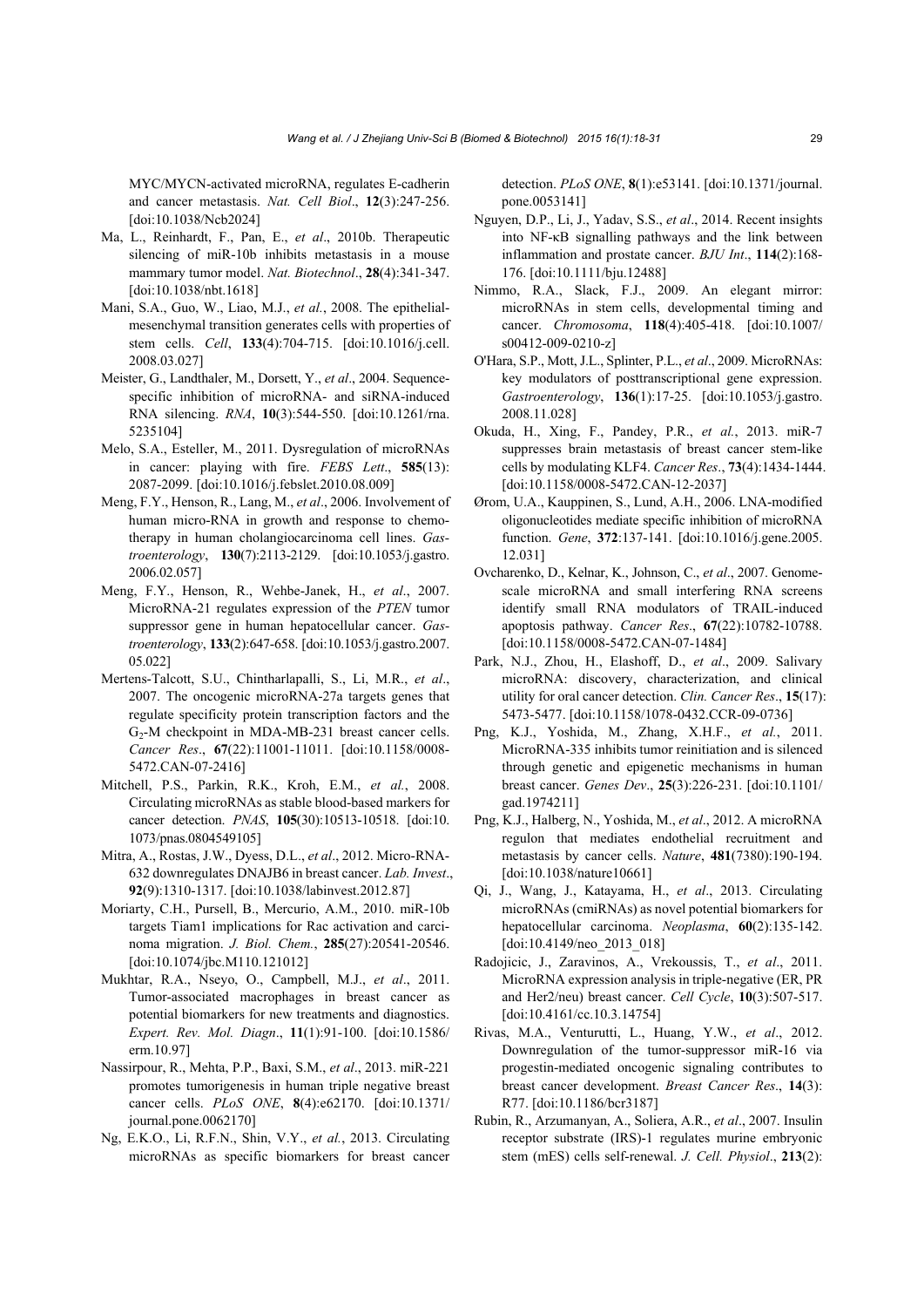445-453. [\[doi:10.1002/jcp.21185\]](http://dx.doi.org/10.1002/jcp.21185)

- Sachdeva, M., Mo, Y.Y., 2010. MicroRNA-145 suppresses cell invasion and metastasis by directly targeting mucin 1. *Cancer Res*., **70**(1):378-387. [\[doi:10.1158/0008-5472.](http://dx.doi.org/10.1158/0008-5472.CAN-09-2021) [CAN-09-2021\]](http://dx.doi.org/10.1158/0008-5472.CAN-09-2021)
- Schee, K., Boye, K., Abrahamsen, T.W., *et al*., 2012. Clinical relevance of microRNA miR-21, miR-31, miR-92a, miR-101, miR-106a and miR-145 in colorectal cancer. *BMC Cancer*, **12**(1):505. [\[doi:10.1186/1471-2407-12-505\]](http://dx.doi.org/10.1186/1471-2407-12-505)
- Scheel, C., Eaton, E.N., Li, S.H.J., *et al.*, 2011. Paracrine and autocrine signals induce and maintain mesenchymal and stem cell states in the breast. *Cell*, **145**(6):926-940. [\[doi:10.1016/j.cell.2011.04.029\]](http://dx.doi.org/10.1016/j.cell.2011.04.029)
- Shipitsin, M., Polyak, K., 2008. The cancer stem cell hypothesis: in search of definitions, markers, and relevance. *Lab. Invest.*, **88**(5):459-463. [\[doi:10.1038/labinvest.2008.14\]](http://dx.doi.org/10.1038/labinvest.2008.14)
- Si, M.L., Zhu, S., Wu, H., *et al*., 2007. miR-21-mediated tumor growth. *Oncogene*, **26**(19):2799-2803. [\[doi:10.1038/sj.](http://dx.doi.org/10.1038/sj.onc.1210083) [onc.1210083\]](http://dx.doi.org/10.1038/sj.onc.1210083)
- Sica, A., Larghi, P., Mancino, A., *et al*., 2008. Macrophage polarization in tumour progression. *Semin. Cancer Biol*., **18**(5):349-355. [\[doi:10.1016/j.semcancer.2008.03.004\]](http://dx.doi.org/10.1016/j.semcancer.2008.03.004)
- Smith, A.L., Iwanaga, R., Drasin, D.J., *et al*., 2012. The miR-106b-25 cluster targets Smad7, activates TGF-β signaling, and induces EMT and tumor initiating cell characteristics downstream of Six1 in human breast cancer. *Oncogene*, **31**(50):5162-5171. [\[doi:10.1038/onc.](http://dx.doi.org/10.1038/onc.2012.11) [2012.11\]](http://dx.doi.org/10.1038/onc.2012.11)
- Song, S.J., Poliseno, L., Song, M.S., *et al.*, 2013. MicroRNA-antagonism regulates breast cancer stemness and metastasis via TET-family-dependent chromatin remodeling. *Cell*, **154**(2):311-324. [\[doi:10.1016/j.cell.](http://dx.doi.org/10.1016/j.cell.2013.06.026) [2013.06.026\]](http://dx.doi.org/10.1016/j.cell.2013.06.026)
- Sorlie, T., Perou, C.M., Tibshirani, R., *et al.*, 2001. Gene expression patterns of breast carcinomas distinguish tumor subclasses with clinical implications. *PNAS*, **98**(19):10869-10874. [\[doi:10.1073/pnas.191367098\]](http://dx.doi.org/10.1073/pnas.191367098)
- Sossey-Alaoui, K., Downs-Kelly, E., Das, M., *et al*., 2011. WAVE3, an actin remodeling protein, is regulated by the metastasis suppressor microRNA, miR-31, during the invasion-metastasis cascade. *Int. J. Cancer*, **129**(6): 1331-1343. [\[doi:10.1002/ijc.25793\]](http://dx.doi.org/10.1002/ijc.25793)
- Spizzo, R., Nicoloso, M.S., Lupini, L., *et al.*, 2010. miR-145 participates with TP53 in a death-promoting regulatory loop and targets estrogen receptor-α in human breast cancer cells. *Cell Death Differ*., **17**(2):246-254. [\[doi:10.](http://dx.doi.org/10.1038/cdd.2009.117) [1038/cdd.2009.117\]](http://dx.doi.org/10.1038/cdd.2009.117)
- Stinson, S., Lackner, M.R., Adai, A.T., *et al.*, 2011. miR-221/ 222 targeting of trichorhinophalangeal 1 (TRPS1) promotes epithelial-to-mesenchymal transition in breast cancer. *Sci. Signal*., **4**(186):pt5. [\[doi:10.1126/scisignal.](http://dx.doi.org/10.1126/scisignal.2002258) [2002258\]](http://dx.doi.org/10.1126/scisignal.2002258)
- Sun, X., Fan, C., Hu, L.J., *et al*., 2012. Role of let-7 in maintaining characteristics of breast cancer stem cells. *Chin. J. Cell. Mol. Immunol.*, **28**(8):789-792 (in Chinese).
- Tang, W., Yu, F., Yao, H., *et al*., 2014. miR-27a regulates

endothelial differentiation of breast cancer stem like cells. *Oncogene*, **33**(20):2629-2638. [\[doi:10.1038/onc.2013.214\]](http://dx.doi.org/10.1038/onc.2013.214)

- Tanic, M., Yanowsky, K., Rodriguez-Antona, C., *et al*., 2012. Deregulated miRNAs in hereditary breast cancer revealed a role for miR-30c in regulating KRAS oncogene. *PLoS ONE*, **7**(6):e38847. [\[doi:10.1371/journal.pone.0038847\]](http://dx.doi.org/10.1371/journal.pone.0038847)
- Tanzer, A., Stadler, P.F., 2004. Molecular evolution of a microRNA cluster. *J. Mol. Biol*., **339**(2):327-335. [\[doi:10.1016/j.jmb.2004.03.065\]](http://dx.doi.org/10.1016/j.jmb.2004.03.065)
- Tavazoie, S.F., Alarcon, C., Oskarsson, T., *et al*., 2008. Endogenous human microRNAs that suppress breast cancer metastasis. *Nature*, **451**(7175):147-152. [\[doi:10.](http://dx.doi.org/10.1038/nature06487) [1038/nature06487\]](http://dx.doi.org/10.1038/nature06487)
- Taylor, M.A., Sossey-Alaoui, K., Thompson, C.L., *et al*., 2013. TGF-β upregulates miR-181a expression to promote breast cancer metastasis. *J. Clin. Invest*., **123**(1):150-163[.](http://dx.doi.org/10.1172/JCI64946) [\[doi:10.1172/JCI64946\]](http://dx.doi.org/10.1172/JCI64946)
- Tsuchiya, Y., Nakajima, M., Takagi, S., *et al*., 2006. MicroRNA regulates the expression of human cytochrome P450 1B1. *Cancer Res*., **66**(18):9090-9098. [\[doi:10.1158/0008-5472.CAN-06-1403\]](http://dx.doi.org/10.1158/0008-5472.CAN-06-1403)
- Valastyan, S., Chang, A., Benaich, N., *et al*., 2011. Activation of miR-31 function in already-established metastases elicits metastatic regression. *Genes Dev*., **25**(6):646-659[.](http://dx.doi.org/10.1101/gad.2004211) [\[doi:10.1101/gad.2004211\]](http://dx.doi.org/10.1101/gad.2004211)
- Valent, P., Bonnet, D., de Maria, R., *et al.*, 2012. Cancer stem cell definitions and terminology: the devil is in the details. *Nat. Rev. Cancer*, **12**(11):767-775. [\[doi:10.1038/nrc3368\]](http://dx.doi.org/10.1038/nrc3368)
- Wang, B., Zhang, Q.Y., 2012. The expression and clinical significance of circulating microRNA-21 in serum of five solid tumors. *J. Cancer Res. Clin. Oncol*., **138**(10):1659- 1666. [\[doi:10.1007/s00432-012-1244-9\]](http://dx.doi.org/10.1007/s00432-012-1244-9)
- Wang, F.J., Zheng, Z.G., Guo, J.F., *et al*., 2010. Correlation and quantitation of microRNA aberrant expression in tissues and sera from patients with breast tumor. *Gynecol. Oncol*., **119**(3):586-593[. \[doi:10.1016/j.ygyno.2010.07.021\]](http://dx.doi.org/10.1016/j.ygyno.2010.07.021)
- Wang, S., Huang, J., Lyu, H., *et al*., 2013. Functional cooperation of miR-125a, miR-125b, and miR-205 in entinostat-induced downregulation of erbB2/erbB3 and apoptosis in breast cancer cells. *Cell Death Dis*., **4**(3): e556. [\[doi:10.1038/cddis.2013.79\]](http://dx.doi.org/10.1038/cddis.2013.79)
- Wang, S.H., Bian, C.J., Yang, Z., *et al*., 2009. miR-145 inhibits breast cancer cell growth through *RTKN*. *Int. J. Oncol*., **34**(5):1461-1466. [\[doi:10.3892/Ijo\\_00000275\]](http://www.spandidos-publications.com/ijo/34/5/1461)
- Weidhaas, J.B., Babar, L., Nallur, S.M., *et al*., 2007. MicroRNAs as potential agents to alter resistance to cytotoxic anticancer therapy. *Cancer Res*., **67**(23):11111-11116. [\[doi:10.](http://dx.doi.org/10.1158/0008-5472.CAN-07-2858) [1158/0008-5472.CAN-07-2858\]](http://dx.doi.org/10.1158/0008-5472.CAN-07-2858)
- Wu, H.L., Zhu, S.M., Mo, Y.Y., 2009. Suppression of cell growth and invasion by miR-205 in breast cancer. *Cell Res*., **19**(4):439-448. [\[doi:10.1038/cr.2009.18\]](http://dx.doi.org/10.1038/cr.2009.18)
- Xu, Q., Jiang, Y., Yin, Y., *et al.*, 2013. A regulatory circuit of miR-148a/152 and DNMT1 in modulating cell transformation and tumor angiogenesis through IGF-IR and IRS1. *J. Mol. Cell Biol*., **5**(1):3-13[. \[doi:10.1093/Jmcb/Mjs049\]](http://jmcb.oxfordjournals.org/content/5/1/3)
- Yanaihara, N., Caplen, N., Bowman, E., *et al.*, 2006. Unique